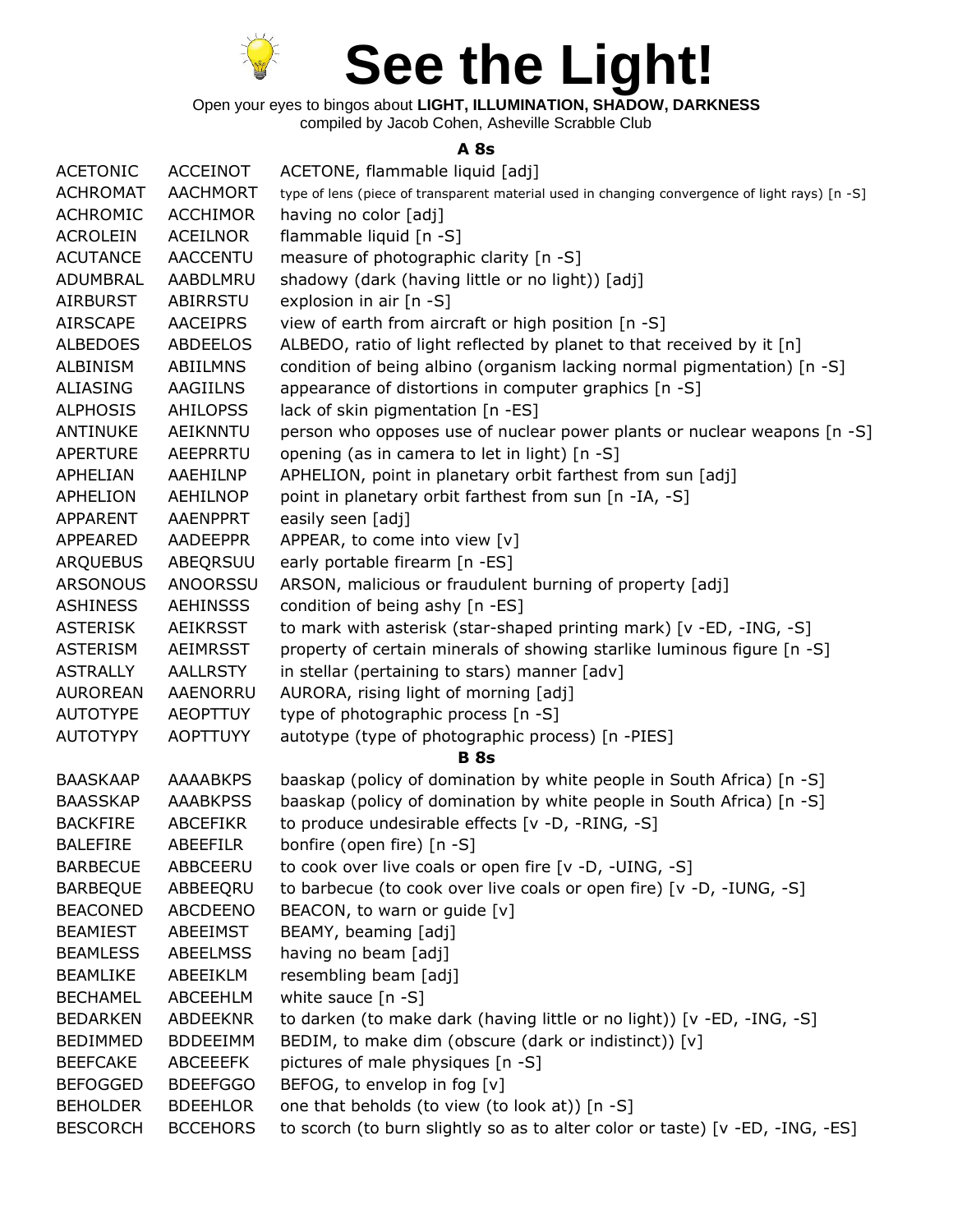

| <b>BESCREEN</b> | <b>BCEEENRS</b> | to screen (to provide with screen (device designed to divide, conceal, or protect)) [v -ED, -ING, -S] |
|-----------------|-----------------|-------------------------------------------------------------------------------------------------------|
| <b>BESHADOW</b> | <b>ABDEHOSW</b> | to cast shadow on [v -ED, -ING, -S]                                                                   |
| <b>BESHROUD</b> | <b>BDEHORSU</b> | to cover (to place something over or upon) [v -ED, -ING, -S]                                          |
| <b>BIOSCOPE</b> | <b>BCEIOOPS</b> | early movie projector [n -S]                                                                          |
| <b>BITEWING</b> | <b>BEGIINTW</b> | dental X-ray film [n -S]                                                                              |
| <b>BLACKBOY</b> | ABBCKLOY        | Australian plant [n -S]                                                                               |
| <b>BLACKCAP</b> | AABCCKLP        | small European bird [n -S]                                                                            |
| <b>BLACKEST</b> | <b>ABCEKLST</b> | BLACK, being of darkest color [adj]                                                                   |
| <b>BLACKFIN</b> | <b>ABCFIKLN</b> | food fish [n -S]                                                                                      |
| <b>BLACKFLY</b> | <b>ABCFKLLY</b> | biting fly [n -LIES]                                                                                  |
| <b>BLACKGUM</b> | ABCGKLMU        | tupelo (softwood tree) [n -S]                                                                         |
| <b>BLACKING</b> | <b>ABCGIKLN</b> | black shoe polish [n -S] / BLACK, to make black [v]                                                   |
| <b>BLACKISH</b> | <b>ABCHIKLS</b> | somewhat black [adj]                                                                                  |
| <b>BLACKLEG</b> | ABCEGKLL        | to work against labor strike [v -GGED, -GGING, -S]                                                    |
| <b>BLACKOUT</b> | <b>ABCKLOTU</b> | power failure [n -S]                                                                                  |
| <b>BLACKTIP</b> | ABCIKLPT        | type of requiem shark [n -S]                                                                          |
| <b>BLACKTOP</b> | <b>ABCKLOPT</b> | to pave with asphalt [v -PPED, -PPING, -S]                                                            |
| <b>BLANCHED</b> | <b>ABCDEHLN</b> | BLANCH, to whiten (to make white (of color of pure snow)) [v]                                         |
| <b>BLANCHER</b> | <b>ABCEHLNR</b> | whitener (one that whitens (to make white)) [n -S]                                                    |
| <b>BLANCHES</b> | <b>ABCEHLNS</b> | BLANCH, to whiten (to make white (of color of pure snow)) [v]                                         |
| <b>BLASTING</b> | ABGILNST        | act of one that blasts [n -s] / BLAST, to use explosive [v]                                           |
| <b>BLASTOFF</b> | ABFFLOST        | launching of rocket [n -S]                                                                            |
| <b>BLATANCY</b> | <b>AABCLNTY</b> | something blatant [n -CIES]                                                                           |
| <b>BLAZONRY</b> | ABLNORYZ        | great display [n -RIES]                                                                               |
| <b>BLEACHED</b> | ABCDEEHL        | BLEACH, to whiten (to make white (of color of pure snow)) [v]                                         |
| <b>BLEACHER</b> | <b>ABCEEHLR</b> | one that bleaches (to whiten (to make white)) [n -S]                                                  |
| <b>BLEACHES</b> | <b>ABCEEHLS</b> | BLEACH, to whiten (to make white (of color of pure snow)) [v]                                         |
| <b>BLEAKEST</b> | <b>ABEEKLST</b> | BLEAK, dreary [adj]                                                                                   |
| <b>BLEAKISH</b> | ABEHIKLS        | somewhat bleak (dreary) [adj]                                                                         |
| <b>BLEAREST</b> | <b>ABEELRST</b> | BLEAR, dim [adj]                                                                                      |
| <b>BLEARIER</b> | ABEEILRR        | BLEARY, dimmed [adj]                                                                                  |
| <b>BLEARILY</b> | ABEILLRY        | BLEARY, dimmed [adv]                                                                                  |
| <b>BLEARING</b> | ABEGILNR        | BLEAR, to dim (to make dim) [v]                                                                       |
| <b>BLINDAGE</b> | ABDEGILN        | protective screen [n -S]                                                                              |
| <b>BLINDEST</b> | <b>BDEILNST</b> | BLIND, sightless [adj]                                                                                |
| <b>BLINDGUT</b> | <b>BDGILNTU</b> | cecum (bodily cavity with one opening) [n -S]                                                         |
| <b>BLINDING</b> | <b>BDGIILNN</b> | act of causing blindness [n -S] / BLIND, to make sightless [v]                                        |
| <b>BLONDEST</b> | <b>BDELNOST</b> | BLOND, light-colored [adj]                                                                            |
| <b>BLONDINE</b> | <b>BDEILNNO</b> | to bleach hair blond [v -D, -NING, -S]                                                                |
| <b>BLONDISH</b> | <b>BDHILNOS</b> | somewhat blond [adj]                                                                                  |
| <b>BLOOMERY</b> | <b>BELMOORY</b> | furnace for smelting iron [n -RIES]                                                                   |
| <b>BLOWLAMP</b> | <b>ABLLMOPW</b> | blowtorch [n -S]                                                                                      |
| <b>BLUEGILL</b> | <b>BEGILLLU</b> | edible sunfish [n -S]                                                                                 |
| <b>BLUENESS</b> | <b>BEELNSSU</b> | state of being blue (having color of clear sky) [n -ES]                                               |
| <b>BLURRIER</b> | <b>BEILRRRU</b> | BLURRY, unclear (not clear (clean and pure)) [adj]                                                    |
| <b>BLURRILY</b> | <b>BILLRRUY</b> | BLURRY, unclear (not clear (clean and pure)) [adv]                                                    |
|                 |                 |                                                                                                       |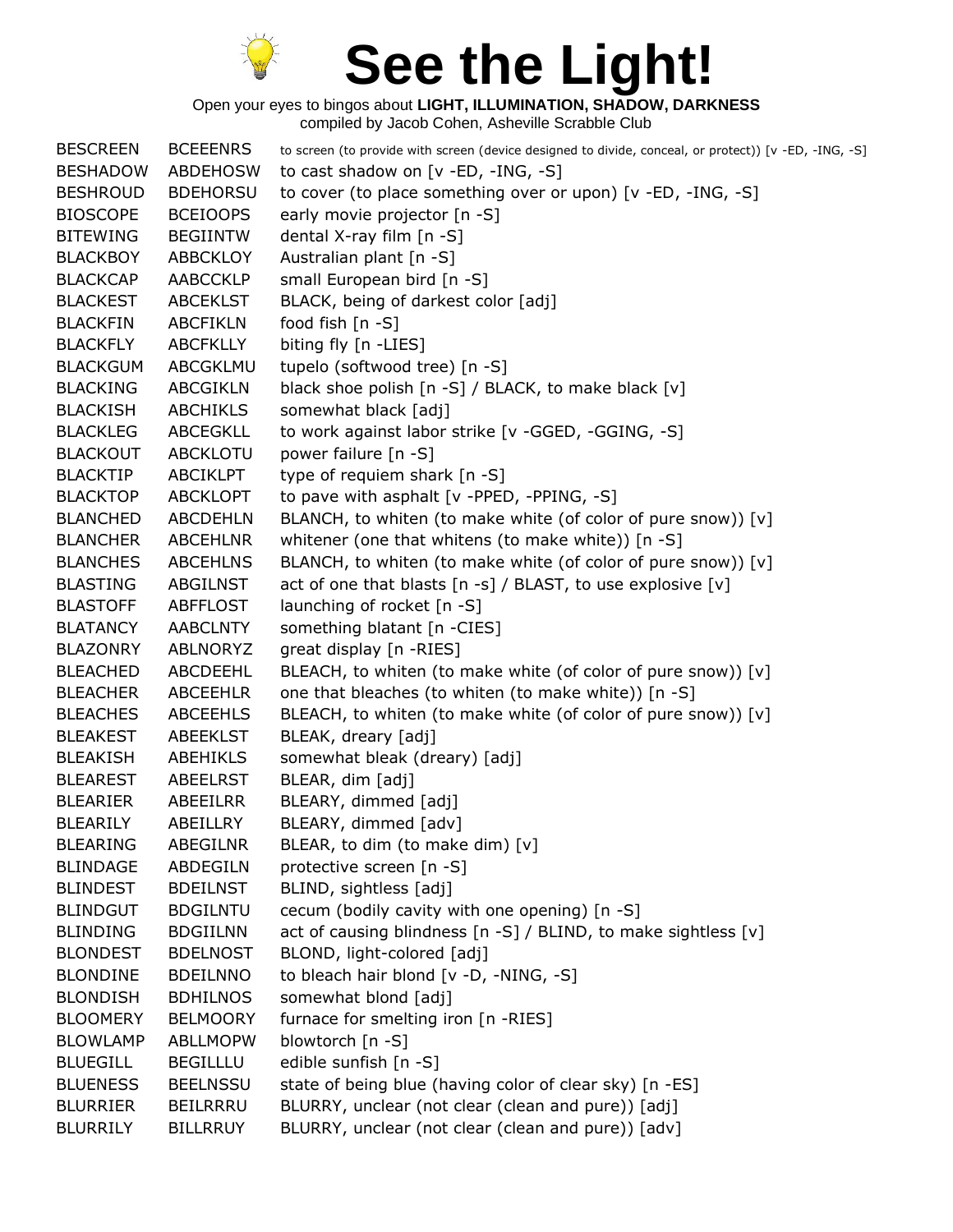

| <b>BLURRING</b> | <b>BGILNRRU</b> | BLUR, to make unclear [v]                                         |
|-----------------|-----------------|-------------------------------------------------------------------|
| <b>BOMBABLE</b> | ABBBELMO        | BOMB, to attack with bombs (explosive projectiles) [adj]          |
| <b>BOMBLOAD</b> | <b>ABBDLMOO</b> | quantity of bombs being carried [n -S]                            |
| <b>BOOKMARK</b> | <b>ABKKMOOR</b> | to create shortcut to previously viewed website [v -ED, -ING, -S] |
| <b>BORDEAUX</b> | ABDEORUX        | red or white wine [n BORDEAUX]                                    |
| <b>BOUILLON</b> | <b>BILLNOOU</b> | clear broth [n -S]                                                |
| <b>BREWISES</b> | <b>BEEIRSSW</b> | BREWIS, broth (thin clear soup) [n]                               |
| <b>BRIGHTEN</b> | <b>BEGHINRT</b> | to make bright (emitting much light) [v -ED, -ING, -S]            |
| <b>BRIGHTER</b> | <b>BEGHIRRT</b> | BRIGHT, emitting much light [adj]                                 |
| <b>BRIGHTLY</b> | <b>BGHILRTY</b> | BRIGHT, emitting much light [adv]                                 |
| <b>BRILLEST</b> | <b>BEILLRST</b> | BRILL, brilliant [adj]                                            |
| <b>BRISANCE</b> | <b>ABCEINRS</b> | shattering effect of explosive [n -S]                             |
| <b>BROOMING</b> | <b>BGIMNOOR</b> | BROOM, to sweep (to clear or clean with brush or broom) [v]       |
| <b>BROWNEST</b> | <b>BENORSTW</b> | BROWN, of dark color [adj]                                        |
| <b>BROWNOUT</b> | <b>BNOORTUW</b> | power reduction [n -S]                                            |
| <b>BROWSING</b> | <b>BGINORSW</b> | BROWSE, to look at casually [v]                                   |
| <b>BRUNETTE</b> | <b>BEENRTTU</b> | dark-haired female [n -S]                                         |
| <b>BUFFABLE</b> | ABBEFFLU        | BUFF to polish [adj]                                              |
| <b>BURNABLE</b> | ABBELNRU        | something that can be burned [n -S]                               |
| <b>BUSHFIRE</b> | <b>BEFHIRSU</b> | fire in wooded area [n -S]                                        |
| <b>BUTANONE</b> | <b>ABENNOTU</b> | flammable ketone [n -S]                                           |
|                 |                 | C <sub>8s</sub>                                                   |
| <b>CALAMATA</b> | AAAACLMT        | kalamata (black olive grown in Greece) [n -S]                     |
| <b>CALOTYPE</b> | <b>ACELOPTY</b> | type of photograph [n -S]                                         |
| <b>CAMPFIRE</b> | <b>ACEFIMPR</b> | outdoor fire [n -S]                                               |
| <b>CAMPHENE</b> | <b>ACEEHMNP</b> | camphine (explosive liquid) [n -S]                                |
| <b>CAMPHINE</b> | <b>ACEHIMNP</b> | explosive liquid [n -S]                                           |
| <b>CANDLING</b> | <b>ACDGILNN</b> | CANDLE, to examine eggs in front of light [v]                     |
| CANNONED        | <b>ACDENNNO</b> | CANNON, to fire cannon (heavy firearm) [v]                        |
| CANOPIED        | ACDEINOP        | CANOPY, to cover from above [v]                                   |
| <b>CANOPIES</b> | <b>ACEINOPS</b> | CANOPY, to cover from above [v]                                   |
| CARBINOL        | <b>ABCILNOR</b> | alcohol (flammable liquid) [n -S]                                 |
| CARDINAL        | <b>AACDILNR</b> | bright red bird [n -S]                                            |
| <b>CASEMATE</b> | <b>AACEEMST</b> | bombproof shelter [n -S]                                          |
| <b>CATARACT</b> | <b>AAACCRTT</b> | tremendous waterfall [n -S]                                       |
| <b>CATECHOL</b> | <b>ACCEHLOT</b> | chemical used in photography [n -S]                               |
| <b>CAVEFISH</b> | <b>ACEFHISV</b> | sightless fish [n -ES]                                            |
| <b>CAVELIKE</b> | <b>ACEEIKLV</b> | resembling cave (underground chamber) [adj]                       |
| <b>CECITIES</b> | <b>CCEEIIST</b> | CECITY, blindness (quality of being blind (sightless)) [n]        |
| <b>CHANTAGE</b> | AACEGHNT        | blackmail [n -S]                                                  |
| CHARCOAL        | <b>AACCHLOR</b> | to blacken with charcoal (dark, porous carbon) [v -ED, -ING, -S]  |
| <b>CHARKING</b> | <b>ACGHIKNR</b> | CHARK, to char (to burn slightly) [v]                             |
| <b>CHARRIER</b> | <b>ACEHIRRR</b> | CHARRY, resembling charcoal [adj]                                 |
| <b>CHARRING</b> | <b>ACGHINRR</b> | CHAR, to burn slightly [v]                                        |
| <b>CHAUFFER</b> | ACEFFHRU        | small furnace $[n -S]$                                            |
| <b>CHECKING</b> | <b>CCEGHIKN</b> | CHECK, to inspect (to look carefully at or over) [v]              |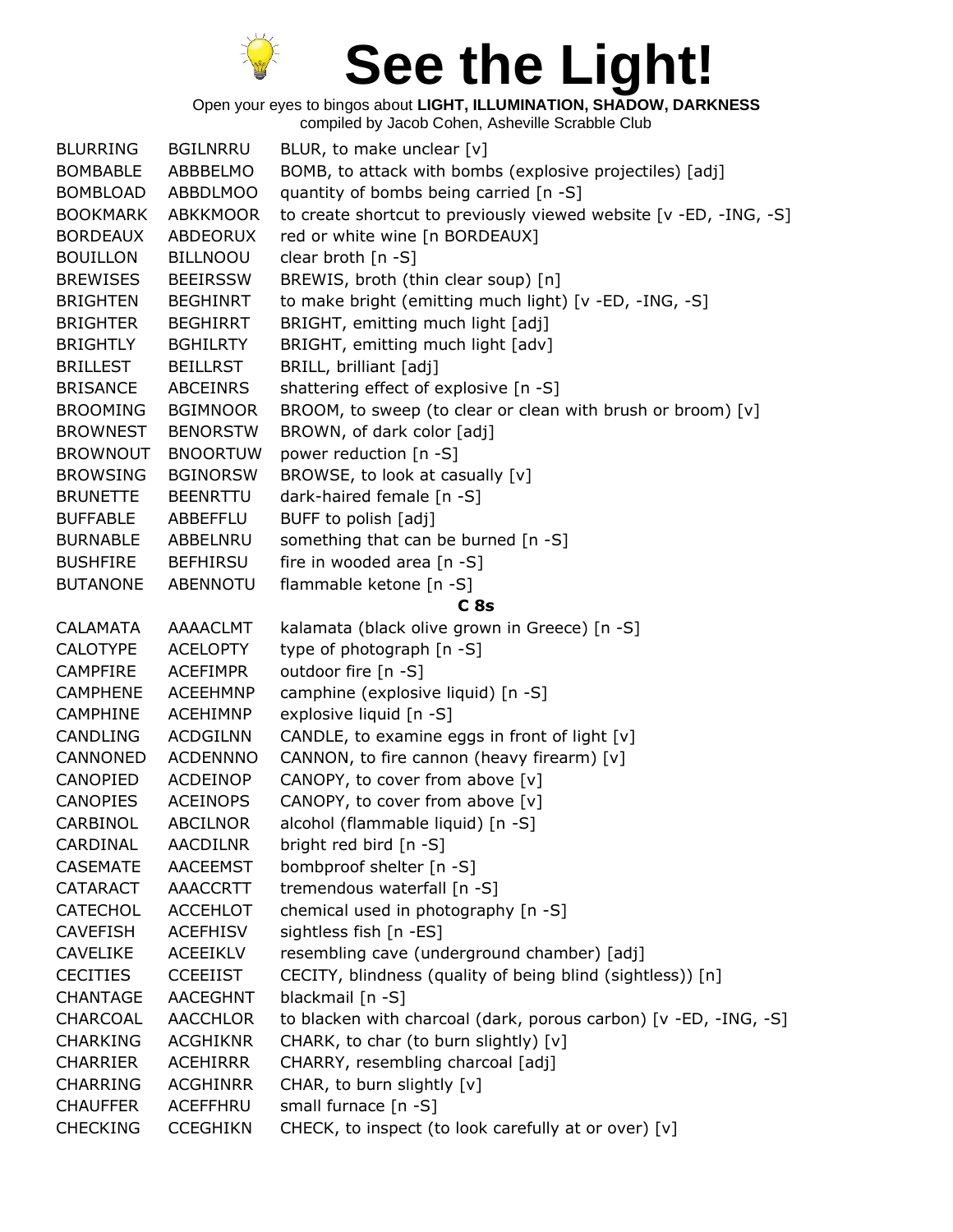

Open your eyes to bingos about **LIGHT, ILLUMINATION, SHADOW, DARKNESS** compiled by Jacob Cohen, Asheville Scrabble Club

CHEDDITE CDDEEHIT chedite (explosive) [n -S] CHERRIER CEEHIRRR CHERRY, of light red color [adj] CHIMENEA ACEEHIMN outdoor fireplace shaped like lightbulb [n -S] CHIMINEA ACEHIIMN chimenea (outdoor fireplace shaped like lightbulb) [n -S] CLEARCUT ACCELRTU to cut forest completely [v CLEARCUT, -TTING, -S] CLEAREST ACEELRST CLEAR, clean and pure [adj] CLEARING ACEGILNR CLEAR, to remove obstructions [v] CLEAROUT ACELORTU action of removing unwanted material from place [n -S] CLOAKING ACGIKLNO CLOAK, to conceal (to keep from sight or discovery) [v] CLOUDIER CDEILORU CLOUDY, overcast with clouds [adj] CLOUDILY CDILLOUY CLOUDY, overcast with clouds [adv] CLOUDING CDGILNOU CLOUD, to cover with clouds (masses of visible vapor) [v] CLOUDLET CDELLOTU small cloud [n -S] COALFISH ACFHILOS blackish fish [n -ES] COALSACK AACCKLOS dark region of Milky Way [n -S] COCKCROW CCCKOORW daybreak (first appearance of light in morning) [n -S] COLLYING CGILLNOY COLLY, to blacken with coal dust [v] COLORISE CEILOORS to colorize (to give color to black-and-white film) [v -D, -SING, -S] COLORIZE CEILOORZ to give color to black-and-white film [v -D, -ZING, -S] COMELIER CEEILMOR COMELY, pleasing to look at [adj] COMELILY CEILLMOY COMELY, pleasing to look at [adv] CONSOMME CEMMNOOS clear soup [n -S] CONTRAIL ACILNORT visible trail of water vapor from aircraft [n -S] CORDWOOD CDDOOORW wood used for fuel [n -S] COVERTER CEEORRTV COVERT, hidden (concealed; obscure) [adj] COVERTLY CELORTVY secretly (in secret (kept from knowledge or view) manner) [adv] CREMATOR ACEMORRT one that cremates (to reduce to ashes by burning) [n -S] **D 8s** DALTONIC ACDILNOT pertaining to form of color blindness [adj] DAPPERER ADEEPPRR DAPPER, looking neat and trim [adj] DAPPERLY ADELPPRY DAPPER, looking neat and trim [adv] DARKENED ADDEEKNR DARKEN, to make dark [v] DARKENER ADEEKNRR one that darkens (to make dark) [n -S] DARKLIER ADEIKLRR DARKLY, in dark (having little or no light) manner [adv] DARKLING ADGIKLNR dark [n -S] / DARKLE, to become dark [v] DARKNESS ADEKNRSS state of being dark (having little or no light) [n -ES] DARKROOM ADKMOORR room in which film is processed [n -S] DARKSOME ADEKMORS dark (having little or no light) [adj] DAWNLIKE ADEIKLNW suggestive of daybreak [adj] DAYBREAK AABDEKRY first appearance of light in morning [n -S] DAYLIGHT ADGHILTY to illuminate with light of day [v -ED or -IT, -ING, -S] DAZZLING ADGILNZZ DAZZLE, to blind by bright light [v] DECOLOUR CDELOORU to decolor (to deprive of color) [v -ED, -ING, -S] DEFILADE ADDEEFIL to shield from enemy fire [v -D, -DING, -S] DEFOGGED DDEEFGGO DEFOG, to remove fog from [v] DEFOGGER DEEFGGOR one that defogs (to remove fog from) [v]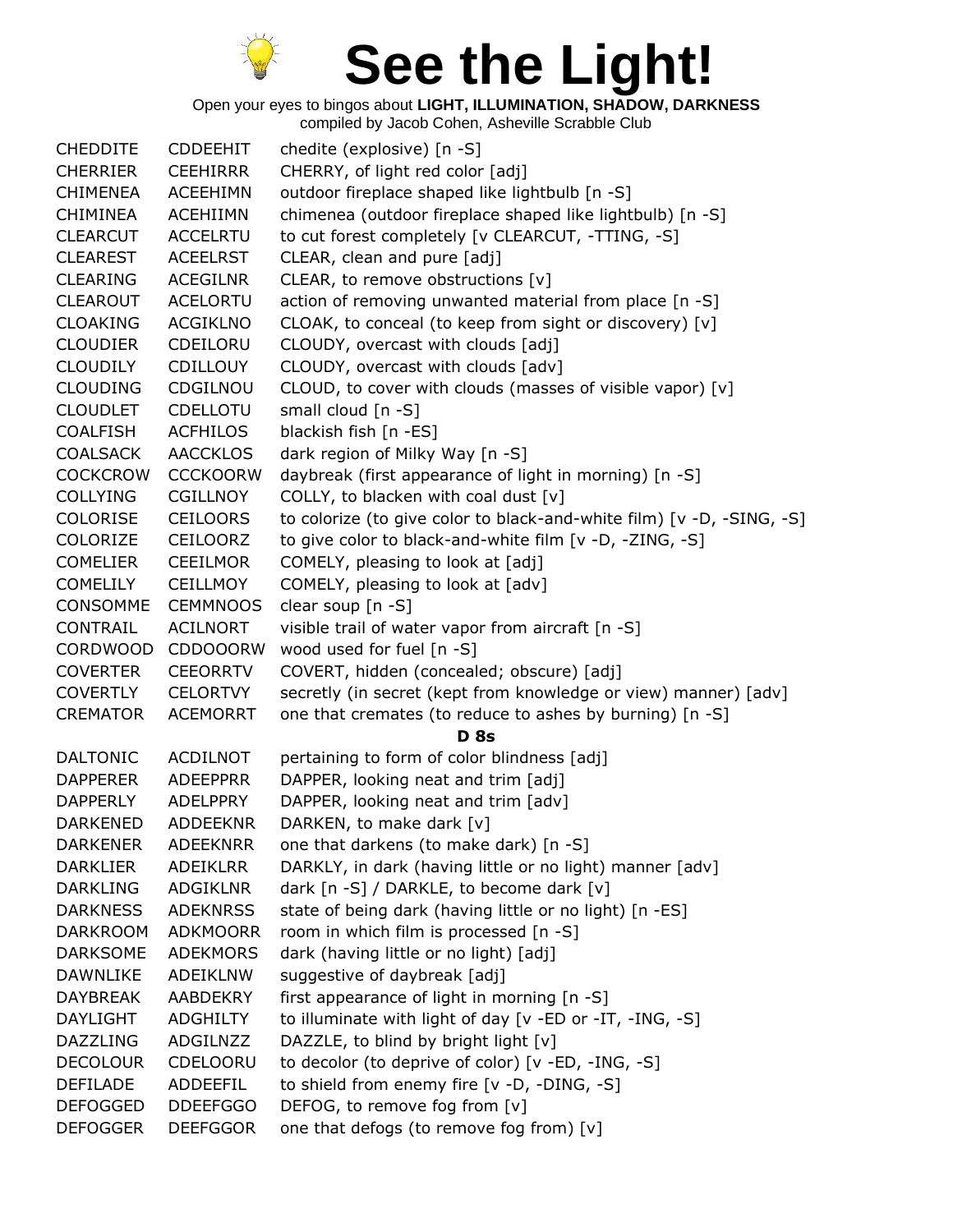

| <b>DEFOREST</b> | <b>DEEFORST</b> | to clear of forests [v -ED, -ING, -S]                             |
|-----------------|-----------------|-------------------------------------------------------------------|
| <b>DELUSTER</b> | <b>DEELRSTU</b> | to lessen sheen of [v -ED, -ING, -S]                              |
| <b>DEMERARA</b> | AADEEMRR        | coarse light-brown sugar [n -S]                                   |
| <b>DEPICTED</b> | <b>CDDEEIPT</b> | DEPICT, to portray [v]                                            |
| <b>DEPICTER</b> | <b>CDEEIPRT</b> | one that depicts (to portray) [n -S]                              |
| <b>DEPICTOR</b> | <b>CDEIOPRT</b> | depicter (one that depicts (to portray)) [n -S]                   |
| <b>DEPOLISH</b> | <b>DEHILOPS</b> | to remove gloss or polish of [v -ED, -ING, -ES]                   |
| <b>DETONATE</b> | <b>ADEENOTT</b> | to cause to explode [v -D, -TING, -S]                             |
| <b>DIALLING</b> | <b>ADGIILLN</b> | dialing (measurement of time by sundials) [n -S]                  |
| <b>DIAMANTE</b> | AADEIMNT        | sparkling decoration [n -S]                                       |
| <b>DIATREME</b> | ADEEIMRT        | volcanic vent produced by gaseous explosions [n -S]               |
| <b>DIFFRACT</b> | <b>ACDFFIRT</b> | to separate into parts [v -ED, -ING, -S]                          |
| <b>DIFFUSER</b> | <b>DEFFIRSU</b> | one that diffuses (to spread widely and thinly) [n -S]            |
| <b>DIFFUSOR</b> | <b>DFFIORSU</b> | diffuser (one that diffuses (to spread widely and thinly)) [n -S] |
| <b>DILATANT</b> | AADILNTT        | dilator (one that dilates (to make wider or larger)) [n -S]       |
| <b>DILATATE</b> | AADEILTT        | dilated [adj]                                                     |
| <b>DILATING</b> | <b>ADGIILNT</b> | DILATE, to make wider or larger [v]                               |
| <b>DILATION</b> | ADIILNOT        | act of dilating (to make wider or larger) [n -S]                  |
| <b>DILATIVE</b> | ADEIILTV        | tending to dilate [adj]                                           |
| <b>DIOPTRAL</b> | <b>ADILOPRT</b> | DIOPTER, measure of refractive power [adj]                        |
| <b>DIOPTRIC</b> | <b>CDIIOPRT</b> | aiding vision by refraction [adj]                                 |
| <b>DIPLOPIA</b> | ADIILOPP        | double vision [n -S]                                              |
| <b>DIPLOPIC</b> | <b>CDIILOPP</b> | DIPLOPIA, double vision [adj]                                     |
| <b>DISCLOSE</b> | <b>CDEILOSS</b> | to reveal (to make known) [v -D, -SING, -S]                       |
| <b>DISCOVER</b> | <b>CDEIORSV</b> | to gain sight or knowledge of [v -ED, -ING, -S]                   |
| <b>DISPLODE</b> | <b>DDEILOPS</b> | to explode (to blow up) [v -D, -DING, -S]                         |
| <b>DISTINCT</b> | <b>CDIINSTT</b> | clearly different [adj -ER, -EST]                                 |
| <b>DIVEBOMB</b> | <b>BBDEIMOV</b> | to drop bombs on target from diving airplane [v -ED, -ING, -S]    |
| <b>DOCUSOAP</b> | <b>ACDOOPSU</b> | television series about activities of real people [n -S]          |
| <b>DREDGING</b> | <b>DDEGGINR</b> | DREDGE, to clear with dredge (machine for scooping mud) [v]       |
| <b>DRUMFIRE</b> | <b>DEFIMRRU</b> | heavy, continuous gunfire [n -S]                                  |
| <b>DRUMLIER</b> | DEILMRRU        | DRUMLY, dark and gloomy [adj]                                     |
| <b>DUSKIEST</b> | DEIKSSTU        | DUSKY, somewhat dark [adj]                                        |
| <b>DUTCHMAN</b> | <b>ACDHMNTU</b> | something used to hide structural defects [n -MEN]                |
| <b>DYNAMITE</b> | <b>ADEIMNTY</b> | to blow up with powerful explosive [v D, -TING, -S]               |
|                 |                 | E <sub>8s</sub>                                                   |
| <b>EARTHSET</b> | <b>AEEHRSTT</b> | setting of earth as seen from moon [n -S]                         |
| <b>ECLIPSER</b> | <b>CEEILPRS</b> | one that eclipses (to obscure) [n -S]                             |
| <b>EMBLAZER</b> | ABEELMRZ        | one that emblazes (to set on fire) $[n = S]$                      |
| EMBLAZON        | ABELMNOZ        | to decorate with brilliant colors [v -ED, -ING, -S]               |
| <b>EMERGING</b> | <b>EEGGIMNR</b> | EMERGE, to come out into view [v]                                 |
| <b>EMERSION</b> | <b>EEIMNORS</b> | act of emerging (to come out into view) [n -S]                    |
| <b>EMISSION</b> | <b>EIIMNOSS</b> | act of emitting (to send forth) [n -S]                            |
| <b>EMISSIVE</b> | <b>EEIIMSSV</b> | EMISSION, act of emitting (to send forth) [adj]                   |
| <b>EMITTING</b> | EGIIMNTT        | EMIT, to send forth [v]                                           |
| <b>ENAMELED</b> | ADEEELMN        | ENAMEL, to cover with hard, glossy surface [v]                    |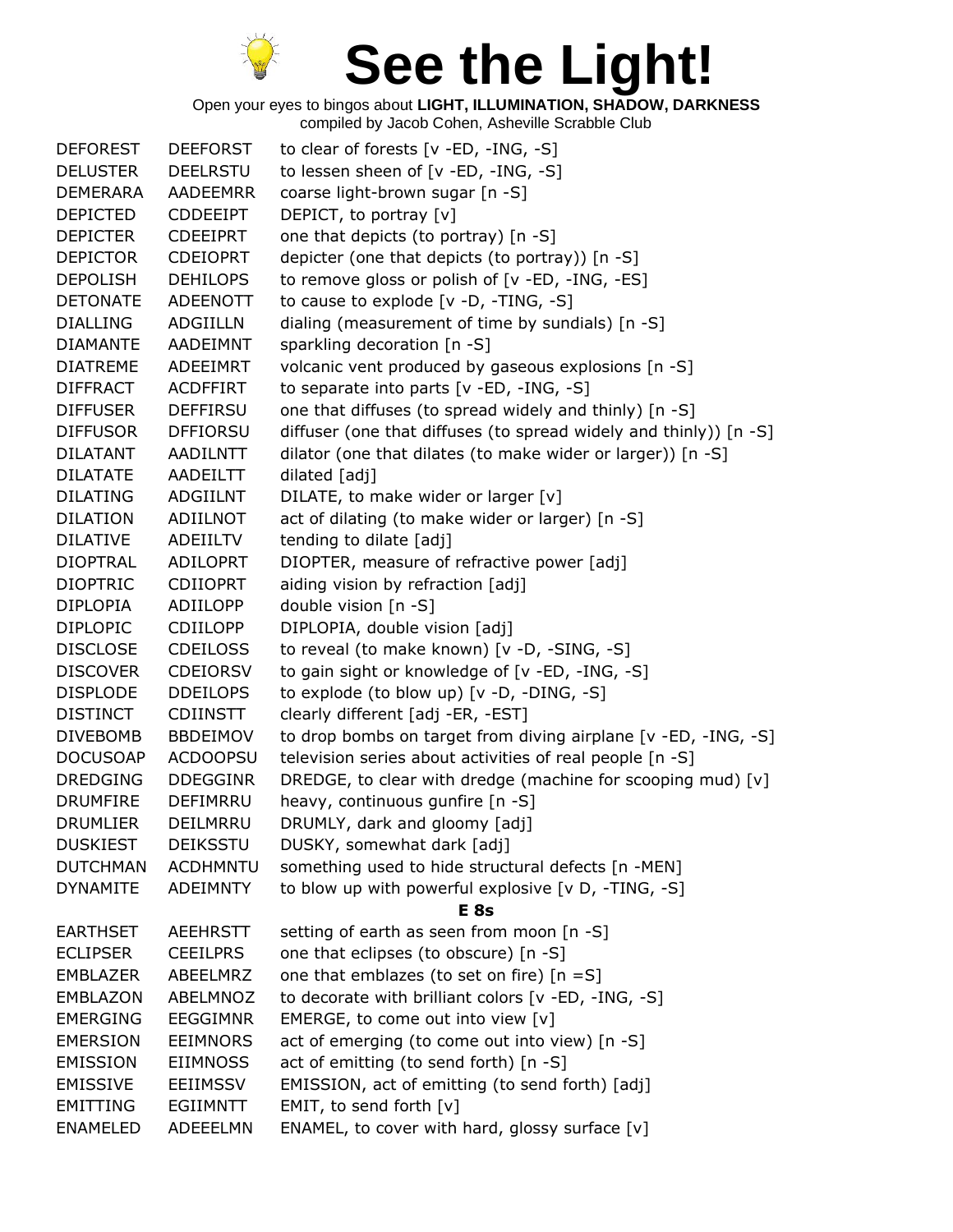

| <b>ENAMELER</b> | AEEELMNR        | one that enamels (to cover with hard, glossy surface) [n -S]                                |
|-----------------|-----------------|---------------------------------------------------------------------------------------------|
| <b>ENFILADE</b> | ADEEFILN        | to direct heavy gunfire along length of [v -D, -DING, -S]                                   |
| <b>ENGILDED</b> | <b>DDEEGILN</b> | ENGILD, to brighten (to make bright (emitting much light)) [v]                              |
| <b>ENHALOED</b> | <b>ADEEHLNO</b> | ENHALO, to surround with halo [v]                                                           |
| <b>ENHALOES</b> | <b>AEEHLNOS</b> | ENHALO, to surround with halo [v]                                                           |
| <b>ENKINDLE</b> | <b>DEEIKLNN</b> | to set on fire $[v -D, -LING, -S]$                                                          |
| <b>ENLARGER</b> | AEEGLNRR        | device used to enlarge photographs [n -S]                                                   |
| <b>ENSHROUD</b> | <b>DEHNORSU</b> | to conceal (to keep from sight or discovery) [v -ED, -ING, -S]                              |
| <b>ENTRESOL</b> | <b>EELNORST</b> | mezzanine $[n -S]$                                                                          |
| <b>ENVISION</b> | <b>EIINNOSV</b> | to envisage (to form mental image of) [v -ED, -ING, -S]                                     |
| <b>EPISCOPE</b> | <b>CEEIOPPS</b> | type of projector [n -S]                                                                    |
| <b>ERADIATE</b> | AADEEIRT        | to radiate (to emit rays) [v -D, -TING, -S]                                                 |
| <b>ETHYLENE</b> | <b>EEEHLNTY</b> | flammable gas [n -S]                                                                        |
| <b>ETIOLATE</b> | AEEILOTT        | to whiten (to make white (of color of pure snow)) [v -D, -TING, -S]                         |
| <b>EUPHOTIC</b> | <b>CEHIOPTU</b> | pertaining to upper layer of body of water [adj]                                            |
| <b>EVENFALL</b> | AEEFLLNV        | twilight (early evening light) [n -S]                                                       |
| <b>EVIDENCE</b> | CDEEEINV        | to indicate clearly [v -D, -CING, -S]                                                       |
| <b>EVINCING</b> | <b>CEGIINNV</b> | EVINCE, to show clearly [v]                                                                 |
| <b>EVINCIVE</b> | <b>CEEIINVV</b> | EVINCE, to show clearly [adj]                                                               |
| <b>EXACTEST</b> | <b>ACEESTTX</b> | EXACT, precise (sharply and clearly defined or stated) [adj]                                |
| <b>EXAMINER</b> | AEEIMNRX        | one that examines (to inspect (to look carefully at or over)) [n -S]                        |
| <b>EXPLODER</b> | <b>DEELOPRX</b> | one that explodes (to blow up) [n -S]                                                       |
| <b>EXPOSING</b> | <b>EGINOPSX</b> | EXPOSE, to lay open to view [v]                                                             |
| <b>EXPOSURE</b> | <b>EEOPRSUX</b> | act of exposing (to lay open to view) [n -S]                                                |
| <b>EYEBLACK</b> | ABCEEKLY        | dark pigment applied under eyes [n -S]                                                      |
| <b>EYEDNESS</b> | <b>DEEENSSY</b> | preference for use of one eye over other [n -ES]                                            |
| <b>EYEGLASS</b> | <b>AEEGLSSY</b> | lens used to aid vision [n -ES]                                                             |
| <b>EYEPIECE</b> | <b>CEEEEIPY</b> | lens or lens group nearest eye in optical instrument [n -S]                                 |
| <b>EYEPOINT</b> | <b>EEINOPTY</b> | point at which eye is placed in using optical instrument [n -S]                             |
| <b>EYESHADE</b> | ADEEEHSY        | visor for shading eyes [n -S]                                                               |
| <b>EYESHINE</b> | <b>EEEHINSY</b> | reflection from eyes of some animals [n -S]                                                 |
| <b>EYESIGHT</b> | <b>EEGHISTY</b> | ability to see [n -S]                                                                       |
|                 |                 | <b>F</b> 8s                                                                                 |
| <b>FADELESS</b> | <b>ADEEFLSS</b> | not fading (to lose color or brightness) [adj]                                              |
| <b>FAINTEST</b> | <b>AEFINSTT</b> | FAINT, lacking strength or vigor [adj]                                                      |
| <b>FAINTISH</b> | <b>AFHIINST</b> | somewhat faint [adj]                                                                        |
| <b>FILMABLE</b> | ABEFILLM        | FILM, to make motion picture [adj]                                                          |
| <b>FILMCARD</b> | <b>ACDFILMR</b> | fiche (sheet of microfilm) [n -S]                                                           |
| <b>FILMFEST</b> | <b>EFFILMST</b> | festival at which many films are shown [n -S]                                               |
| <b>FILMGOER</b> | <b>EFGILMOR</b> | one that goes to see motion pictures [n -S]                                                 |
| <b>FILMIEST</b> | <b>EFIILMST</b> | FILMY, resembling or covered with film; hazy [adj]                                          |
| <b>FILMLAND</b> | <b>ADFILLMN</b> | filmdom (motion-picture industry) [n -S]                                                    |
| <b>FILTERED</b> | <b>DEEFILRT</b> | FILTER, to pass through filter (device for removing suspended matter) $[v]$                 |
| <b>FILTERER</b> | <b>EEFILRRT</b> | one that filters (to pass through filter (device for removing suspended matter)) [n -S]     |
| <b>FILTRATE</b> | <b>AEFILRTT</b> | to filter (to pass through filter (device for removing suspended matter)) [v -D, -TING, -S] |
| <b>FIREABLE</b> | ABEEFILR        | FIRE, to project by discharging from gun [adj]                                              |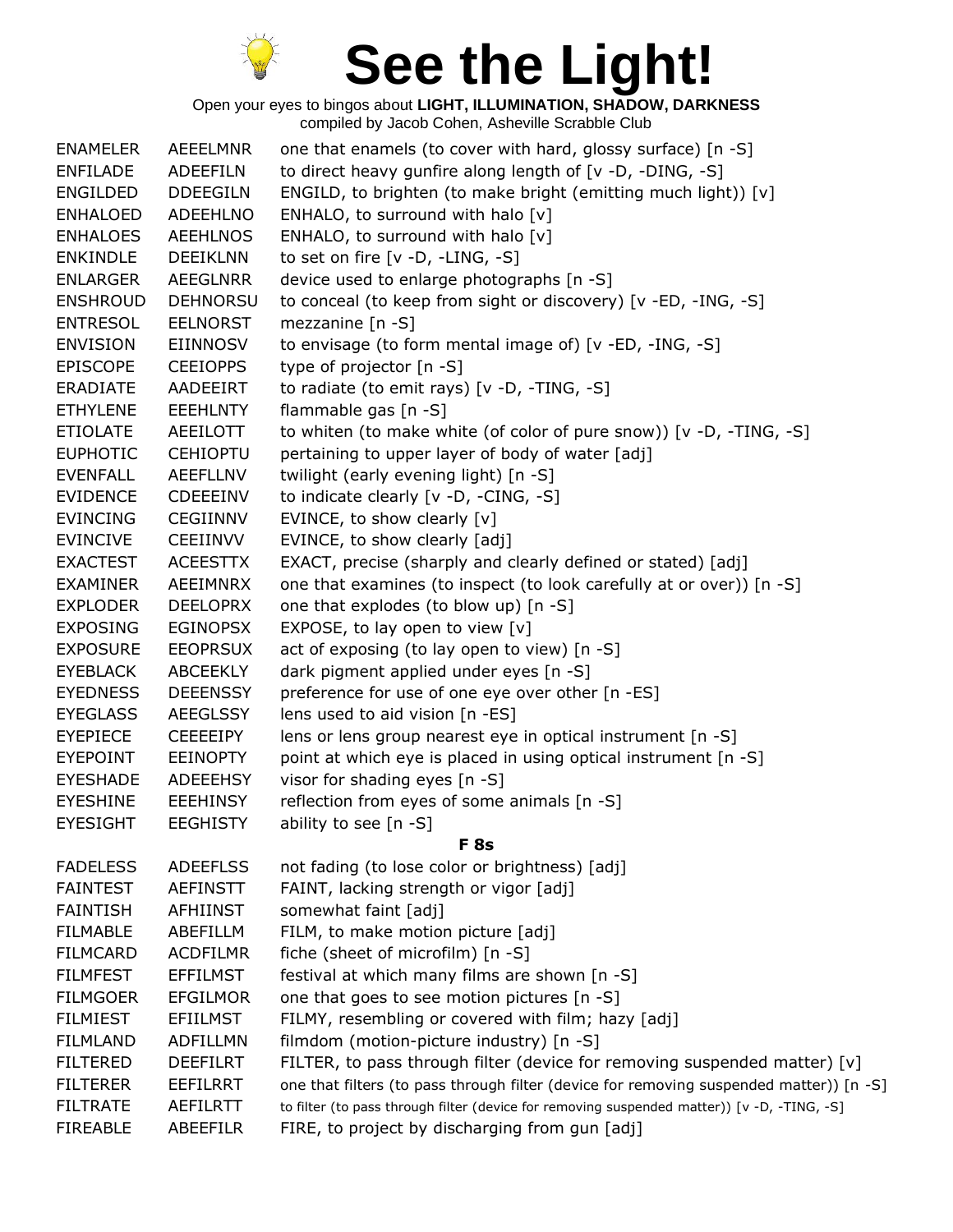

| <b>FIREBACK</b> | <b>ABCEFIKR</b> | cast-iron plate along back of fireplace $[n - S]$                                     |
|-----------------|-----------------|---------------------------------------------------------------------------------------|
| <b>FIREBALL</b> | <b>ABEFILLR</b> | luminous meteor [n -S]                                                                |
| <b>FIREBASE</b> | ABEEFIRS        | military base from which fire is directed against enemy [n -S]                        |
| <b>FIREBIRD</b> | <b>BDEFIIRR</b> | brightly colored bird [n -S]                                                          |
| <b>FIREBOAT</b> | ABEFIORT        | boat equipped with fire-fighting apparatus [n -S]                                     |
| <b>FIREBOMB</b> | <b>BBEFIMOR</b> | to attack with incendiary bombs [v -ED, -ING, -S]                                     |
| <b>FIREBRAT</b> | ABEFIRRT        | small, wingless insect [n -S]                                                         |
| <b>FIRECLAY</b> | <b>ACEFILRY</b> | heat-resistant clay [n -S]                                                            |
| <b>FIREDAMP</b> | <b>ADEFIMPR</b> | combustible gas [n -S]                                                                |
| <b>FIREHALL</b> | <b>AEFHILLR</b> | fire station $[n -S]$                                                                 |
| <b>FIREHOSE</b> | <b>EEFHIORS</b> | hose used by firefighters [n -S]                                                      |
| <b>FIRELESS</b> | <b>EEFILRSS</b> | having no fire [adj]                                                                  |
| <b>FIRELOCK</b> | <b>CEFIKLOR</b> | type of gun [n -S]                                                                    |
| <b>FIREPINK</b> | <b>EFIIKNPR</b> | flowering plant [n -S]                                                                |
| <b>FIREPLUG</b> | <b>EFGILPRU</b> | hydrant (outlet from water main) [n -S]                                               |
| <b>FIREREEL</b> | <b>EEEFILRR</b> | fire engine $[n -S]$                                                                  |
| <b>FIREROOM</b> | <b>EFIMOORR</b> | room containing ship's boilers [n -S]                                                 |
| <b>FIRESHIP</b> | <b>EFHIIPRS</b> | burning ship sent among enemy's ships [n -S]                                          |
| <b>FIRESIDE</b> | <b>DEEFIIRS</b> | area immediately surrounding fireplace [n -S]                                         |
| <b>FIRETRAP</b> | AEFIPRRT        | building that is likely to catch on fire [n -S]                                       |
| <b>FIREWALL</b> | <b>AEFILLRW</b> | computer component that prevents unauthorized access to data [n -S]                   |
| <b>FIREWEED</b> | <b>DEEEFIRW</b> | perennial herb [n -S]                                                                 |
| <b>FIREWOOD</b> | <b>DEFIOORW</b> | wood used as fuel [n -S]                                                              |
| <b>FIREWORK</b> | <b>EFIKORRW</b> | device for producing striking display of light or loud noise [n -S]                   |
| <b>FIREWORM</b> | EFIMORRW        | glowworm (luminous insect) [n -S]                                                     |
| <b>FLAGRANT</b> | <b>AAFGLNRT</b> | extremely conspicuous [adj]                                                           |
| <b>FLAMBEAU</b> | AABEFLMU        | flaming torch $[-S, -X]$                                                              |
| <b>FLAMBEED</b> | ABDEEFLM        | FLAMBE, to douse with liqueur and ignite [v]                                          |
| <b>FLAMEOUT</b> | AEFLMOTU        | failure of jet engine in flight [n -s]                                                |
| <b>FLAMIEST</b> | <b>AEFILMST</b> | FLAMY, flaming [adj]                                                                  |
| <b>FLASHGUN</b> | <b>AFGHLNSU</b> | photographic apparatus [n -S]                                                         |
| <b>FLASHING</b> | <b>AFGHILNS</b> | FLASH, to send forth sudden burst of light [v]                                        |
| <b>FLICHTER</b> | <b>CEFHILRT</b> | to flicker (to move waveringly) [v -ED, -ING, -S]                                     |
| <b>FLICKERY</b> | <b>CEFIKLRY</b> | flickering [adj -RIER, -RIEST]                                                        |
| <b>FLICKING</b> | <b>CFGIIKLN</b> | FLICK, to strike with quick, light blow [v]                                           |
| <b>FLINTIER</b> | EFIILNRT        | FLINTY, resembling flint [adj]                                                        |
| <b>FLINTILY</b> | FIILLNTY        | FLINTY, resembling flint [adv]                                                        |
| <b>FLINTING</b> | <b>FGIILNNT</b> | FLINT, to provide with flint (spark-producing rock) [v]                               |
| <b>FLIPBOOK</b> | <b>BFIKLOOP</b> | book of series of images that when flipped give illusion of movement [n -S]           |
| <b>FLOODLIT</b> | <b>DFILLOOT</b> | FLOODLIGHT, to illuminate by floodlight (light with broad beam) [v]                   |
| <b>FLOPOVER</b> | <b>EFLOOPRV</b> | defect in television reception [n -s]                                                 |
| <b>FOCALISE</b> | <b>ACEFILOS</b> | focalize (to focus) [v -D, -SING, -S]                                                 |
| <b>FOCALIZE</b> | ACEFILOZ        | to focus [v -D, ZING, -S]                                                             |
| <b>FOCUSSED</b> | <b>CDEFOSSU</b> | FOCUS, to bring to focus (point at which rays converge or from which they diverge [v] |
| <b>FOGLIGHT</b> | <b>FGGHILOT</b> | motor-vehicle light used in foggy conditions [n -S]                                   |
| <b>FORENOON</b> | <b>EFNNOOOR</b> | period of daylight before noon [n -S]                                                 |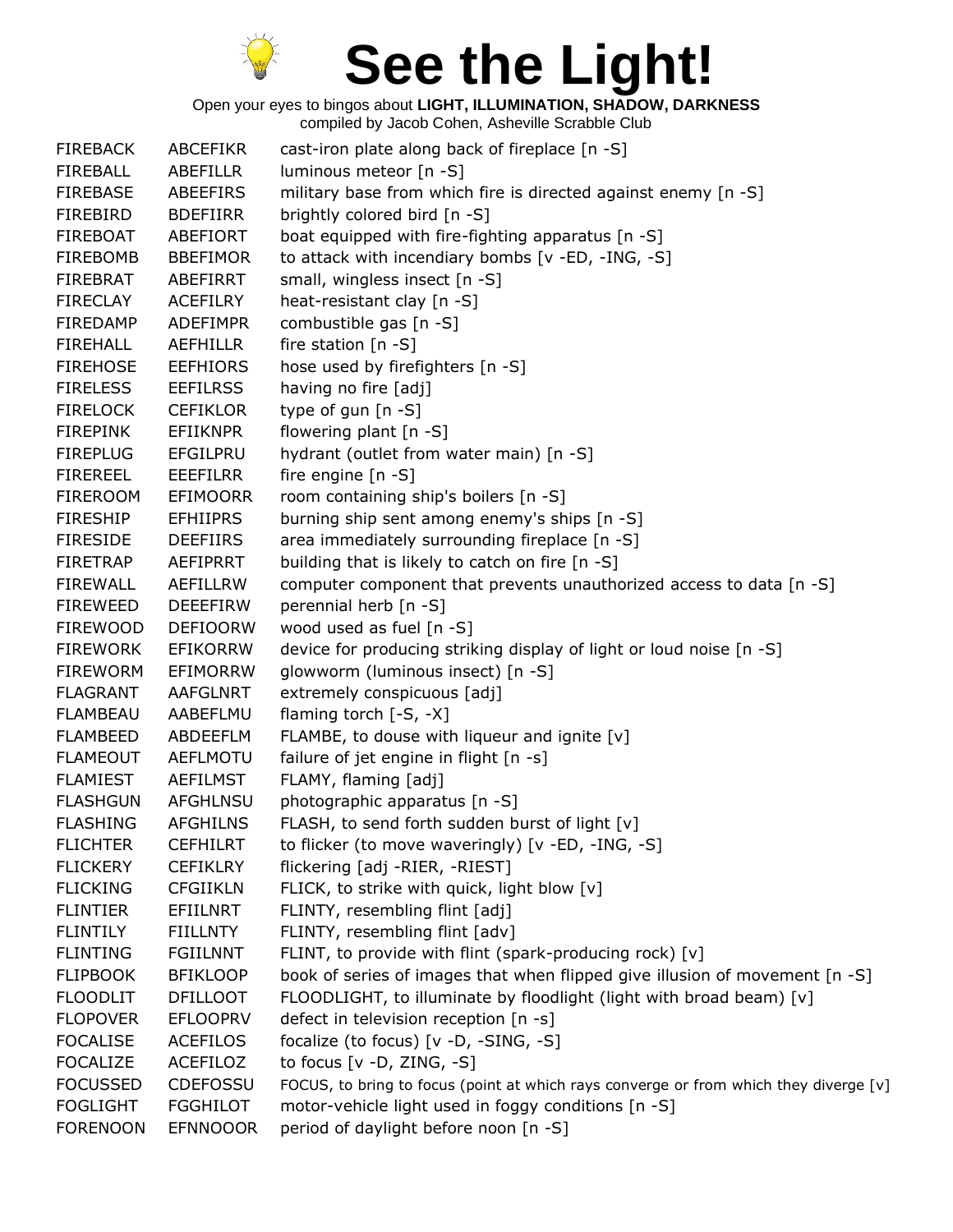

| <b>FORESEER</b> | <b>EEEFORRS</b> | one that foresees (to see in advance) [n -S]                                                           |
|-----------------|-----------------|--------------------------------------------------------------------------------------------------------|
| <b>FOUREYED</b> | <b>DEEFORUY</b> | wearing eyeglasses (lens used to aid vision) [adj]                                                     |
| <b>FRASCATI</b> | <b>AACFIRST</b> | Italian white wine $[n - S]$                                                                           |
| <b>FUELWOOD</b> | <b>DEFLOOUW</b> | firewood (wood used as fuel) [n -S]                                                                    |
| <b>FULMINIC</b> | CFIILMNU        | highly explosive [adj]                                                                                 |
| <b>FURFURAN</b> | AFFNRRUU        | furan (flammable liquid) [n -S]                                                                        |
| <b>FUZZIEST</b> | <b>EFISTUZZ</b> | FUZZY, blurry (unclear (not clear (clean and pure))) [adj]                                             |
|                 |                 | G <sub>8s</sub>                                                                                        |
| <b>GASALIER</b> | AAEGILRS        | gaselier (gaslight chandelier) [n -S]                                                                  |
| <b>GASELIER</b> | <b>AEEGILRS</b> | gaslight chandelier [n -S]                                                                             |
| <b>GASLIGHT</b> | <b>AGGHILST</b> | light made by burning gas [n -S]                                                                       |
| <b>GASOLIER</b> | <b>AEGILORS</b> | gaselier (gaslight chandelier) [n -S]                                                                  |
| <b>GEOCACHE</b> | <b>ACCEEGHO</b> |                                                                                                        |
| <b>GHOSTIER</b> |                 | to search for hidden items by using Global Positioning System device as part of game [v -D, -HING, -S] |
|                 | <b>EGHIORST</b> | GHOSTY, ghostly (spectral (resembling specter (visible disembodied spirit))) [adj]                     |
| <b>GLAIRIER</b> | <b>AEGIILRR</b> | GLAIRY, resembling egg white [adj]                                                                     |
| <b>GLAIRING</b> | AGGIILNR        | GLAIR, to coat with egg white [v] / GLAIRE [v]                                                         |
| <b>GLAMMING</b> | <b>AGGILMMN</b> | GLAM, to make oneself look alluringly attractive [v]                                                   |
| <b>GLANCING</b> | <b>ACGGILNN</b> | GLANCE, to look quickly [v]                                                                            |
| <b>GLARIEST</b> | AEGILRST        | GLARY, glaring (glare (to shine with harshly brilliant light)) [adj]                                   |
| <b>GLASSIER</b> | <b>AEGILRSS</b> | GLASSY, resembling glass (transparent substance) [adj]                                                 |
| <b>GLASSILY</b> | <b>AGILLSSY</b> | in glassy (resembling glass (transparent substance)) manner [adv]                                      |
| <b>GLASSING</b> | <b>AGGILNSS</b> | GLASS, to encase in glass (transparent substance) [v]                                                  |
| <b>GLASSMAN</b> | <b>AAGLMNSS</b> | glazier (one who glazes (to fit windows with glass (transparent substance) panes))) [n -MEN]           |
| <b>GLAZIERY</b> | <b>AEGLRSZ</b>  | work of glazer (one that glazes (to fit windows with glass (transparent substance) panes)) [n]         |
| <b>GLAZIEST</b> | AEGILSTZ        | GLAZY, covered with smooth, glossy coating [adj]                                                       |
| <b>GLEAMIER</b> | <b>AEEGILMR</b> | GLEAMY, gleaming (to shine with soft radiance) [adj]                                                   |
| <b>GLEAMING</b> | AEGGILMN        | GLEAM, to shine with soft radiance [v]                                                                 |
| <b>GLIMPSER</b> | <b>EGILMPRS</b> | one that glimpses (to see for instant) [n -S]                                                          |
| <b>GLINTIER</b> | EGIILNRT        | GLINTY, glittering (glitter (to sparkle (to give off or reflect flashes of light)) [adj]               |
| <b>GLINTING</b> | <b>GGIILNNT</b> | GLINT, to glitter (to sparkle (to give off or reflect flashes of light)) [v]                           |
| <b>GLITTERY</b> | <b>EGILRTTY</b> | glittering (glitter (to sparkle)) [adj]                                                                |
| <b>GLITZIER</b> | <b>EGIILRTZ</b> | GLITZY, showy (making great or brilliant display) [adj]                                                |
| <b>GLITZILY</b> | <b>GIILLTYZ</b> | GLITZY, showy (making great or brilliant display) [adv]                                                |
| <b>GLOAMING</b> | AGGILMNO        | twilight (early evening light) [n -S]                                                                  |
| <b>GLOBULAR</b> | ABGLLORU        | spherical cluster of stars [n -S]                                                                      |
| <b>GLOOMFUL</b> | <b>FGLLMOOU</b> | gloomy (dismally dark) [adj]                                                                           |
| <b>GLOOMIER</b> | <b>EGILMOOR</b> | GLOOMY, dismally dark [adj]                                                                            |
| <b>GLOOMILY</b> | <b>GILLMOOY</b> | GLOOMY, dismally dark [adv]                                                                            |
| <b>GLOOMING</b> | <b>GGILMNOO</b> | gloaming (twilight (early evening light)) [n -S] / GLOOM, to become dark [v]                           |
| <b>GLORIOLE</b> | <b>EGILLOOR</b> | halo (ring of light) [n -S]                                                                            |
| <b>GLOSSIER</b> | <b>EGILORSS</b> | GLOSSY, lustrous (reflecting light evenly and efficiently) [adj]                                       |
| <b>GLOSSIES</b> | <b>EGILOSSS</b> | GLOSSY, type of photograph [n]                                                                         |
| <b>GLOSSILY</b> | <b>GILLOSSY</b> | GLOSSY, lustrous (reflecting light evenly and efficiently) [adv]                                       |
| <b>GLOSSING</b> | <b>GGILNOSS</b> | GLOSS, to make lustrous (reflecting light evenly and efficiently) [v]                                  |
| GLOWWORM        | <b>GLMOORWW</b> | luminous insect [n -S]                                                                                 |
| <b>GLYCOLIC</b> | <b>CCGILLOY</b> | GLYCOL, alcohol (flammable liquid) [adj]                                                               |
|                 |                 |                                                                                                        |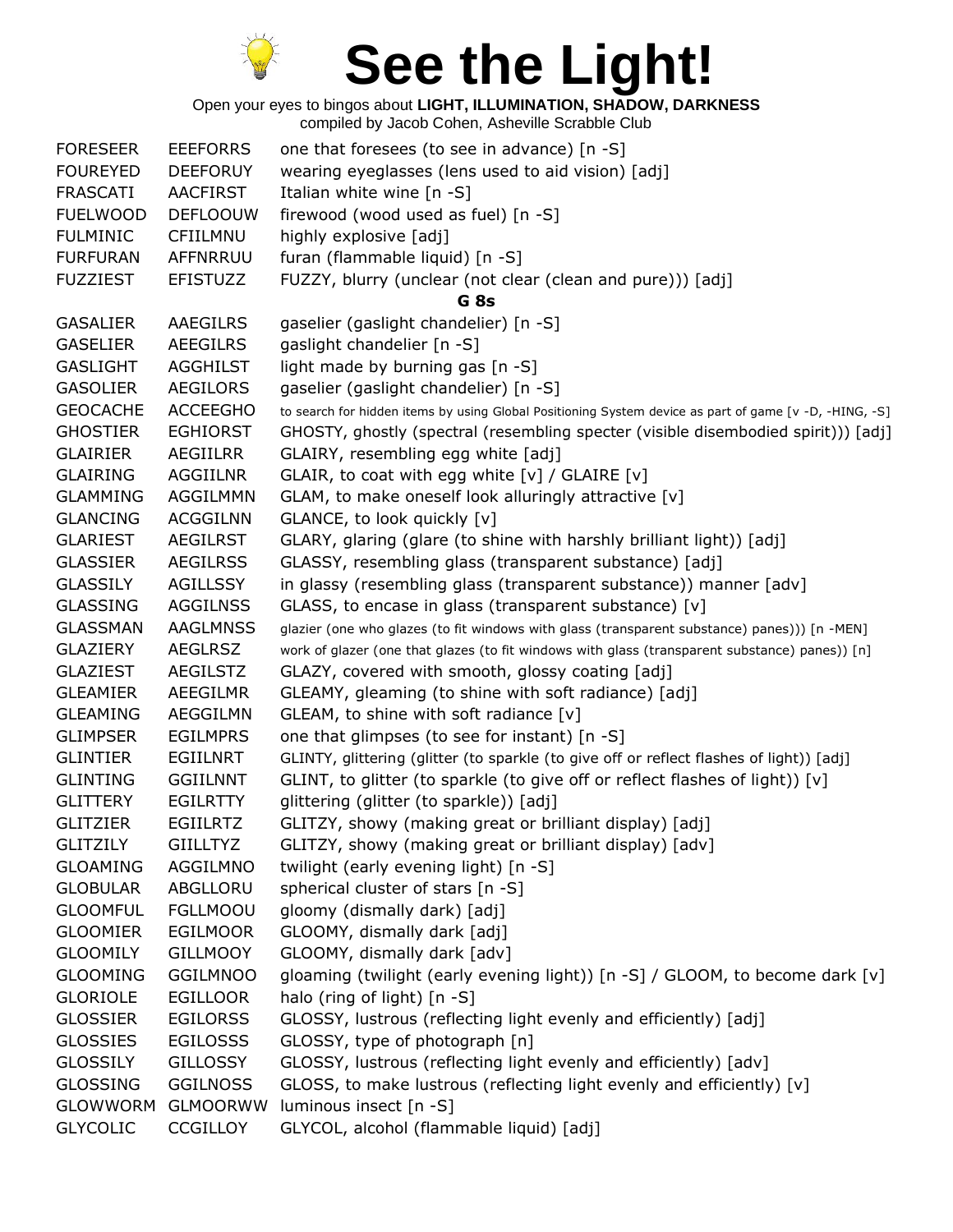

| <b>GNOMONIC</b> | <b>CGIMNNOO</b> | GNOMON, part of sundial [adj]                                             |
|-----------------|-----------------|---------------------------------------------------------------------------|
| <b>GOLDENER</b> | <b>DEEGLNOR</b> | GOLDEN, of color of gold [adj]                                            |
| <b>GOLDENLY</b> | <b>DEGLLNOY</b> | GOLDEN, of color of gold [adv]                                            |
| <b>GOLDFISH</b> | <b>DFGHILOS</b> | freshwater fish [n -ES]                                                   |
| <b>GOLDTONE</b> | <b>DEGLNOOT</b> | made to resemble gold [adj]                                               |
| <b>GOUTWEED</b> | <b>DEEGOTUW</b> | plant with white flowers [n -S]                                           |
| <b>GREENLIT</b> | <b>EEGILNRT</b> | GREENLIGHT, to give approval to [v]                                       |
| <b>GREYNESS</b> | <b>EEGNRSSY</b> | grayness (state of being gray (of color between white and black)) [n -ES] |
| <b>GUNMETAL</b> | <b>AEGLMNTU</b> | dark gray color [n -S]                                                    |
| <b>GUNPAPER</b> | <b>AEGNPPRU</b> | type of explosive paper [n -S]                                            |
| <b>GUNSMITH</b> | <b>GHIMNSTU</b> | one who makes or repairs firearms [n -S]                                  |
|                 |                 | <b>H</b> 8s                                                               |
| <b>HALATION</b> | AAHILNOT        | blurring of light in photographs [n -S]                                   |
| <b>HALFTONE</b> | <b>AEFHLNOT</b> | shade between light and dark [n -S]                                       |
| <b>HANGFIRE</b> | <b>AEFGHINR</b> | delay in detonation [n -S]                                                |
| <b>HAPLOPIA</b> | AAHILOPP        | normal vision [n -S]                                                      |
| <b>HATCHING</b> | <b>ACGHHINT</b> | series of lines to show shading [n -S]                                    |
| <b>HAWKEYED</b> | ADEEHKWY        | having keen sight [adj]                                                   |
| <b>HAZINESS</b> | AEHINSSZ        | state of being hazy (unclear (not clear (clean and pure))) [n -ES]        |
| <b>HEADLAMP</b> | AADEHLMP        | light on front of car [n -S]                                              |
| <b>HEADROOM</b> | <b>ADEHMOOR</b> | clear vertical space [n -S]                                               |
| <b>HEADSHOT</b> | <b>ADEHHOST</b> | photograph of person from neck up [n -S]                                  |
| <b>HEELBALL</b> | <b>ABEEHLLL</b> | composition used for polishing [n -S]                                     |
| <b>HELIACAL</b> | <b>AACEHILL</b> | pertaining to sun [adj]                                                   |
| <b>HELITACK</b> | <b>ACEHIKLT</b> | use of helicopters to fight forest fires [n -S]                           |
| <b>HELLFIRE</b> | <b>EEFHILLR</b> | torment of hell (place of great suffering) [n -S]                         |
| HIDDENLY        | <b>DDEHILNY</b> | HIDDEN, concealed; obscure [adv]                                          |
| HIDEAWAY        | AADEHIWY        | hideout (place of refuge) [n -S]                                          |
| <b>HOARIEST</b> | <b>AEHIORST</b> | HOARY, white with age [adj]                                               |
| <b>HOLOGRAM</b> | <b>AGHLMOOR</b> | three-dimensional photograph [n -S]                                       |
| <b>HYPEROPE</b> | <b>EEHOPPRY</b> | farsighted person [n -S]                                                  |
|                 |                 | <b>I</b> 8s                                                               |
| <b>ICEBLINK</b> | <b>BCEIIKLN</b> | glare over icefield [n -S]                                                |
| IGNIFIED        | <b>DEFGIIIN</b> | IGNIFY, to burn (to destroy by fire) [v]                                  |
| <b>IGNIFIES</b> | <b>EFGIIINS</b> | IGNIFY, to burn (to destroy by fire) [v]                                  |
| <b>IGNITING</b> | <b>GGIIINNT</b> | IGNITE, to set on fire [v]                                                |
| <b>IGNITION</b> | <b>GIIINNOT</b> | act of igniting (to set on fire) [n -S]                                   |
| ILLUMINE        | EIILLMNU        | to illuminate [v -D, -NING, -S]                                           |
| ILLUMING        | <b>GIILLMNU</b> | ILLUME, to illuminate [v]                                                 |
| <b>INFLAMER</b> | AEFILMNR        | one that inflames (to set on fire) [n -S]                                 |
| <b>INFRARED</b> | ADEFINRR        | part of invisible spectrum [n -S]                                         |
| <b>INSOLATE</b> | AEILNOST        | to expose to sunlight [v -D, -TING, -S]                                   |
| <b>ISOPHOTE</b> | <b>EHIOOPST</b> | curve on chart joining points of equal light intensity [n -S]             |
|                 |                 | J <sub>8s</sub>                                                           |
| <b>JAGGHERY</b> | AEGGHJRY        | jaggery (coarse, dark sugar) [n -RIES]                                    |
| <b>JAPANNED</b> | AADEJNNP        | JAPAN, to coat with glossy, black lacquer [v]                             |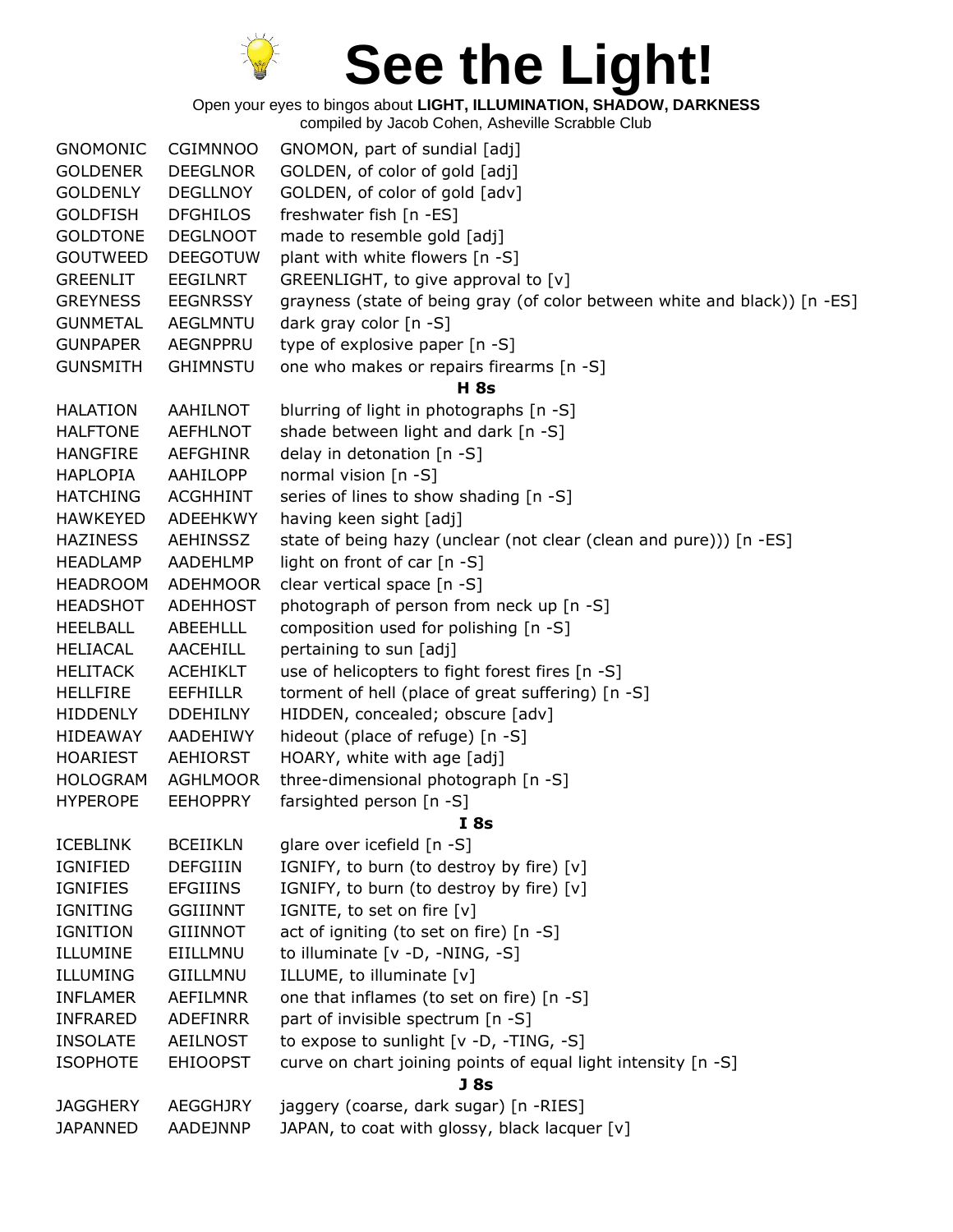

| <b>JAPANNER</b> | <b>AAEJNNPR</b> | one that japans (to coat with glossy, black lacquer) [n -S]                                 |
|-----------------|-----------------|---------------------------------------------------------------------------------------------|
| <b>JETTIEST</b> | <b>EEIJSTTT</b> | JETTY, having color jet black [adj]                                                         |
|                 |                 | <b>K8s</b>                                                                                  |
| KALAMATA        | AAAAKLMT        | black olive grown in Greece [n -S]                                                          |
| KAOLINIC        | <b>ACIIKLNO</b> | KAOLIN, fine white clay [adj]                                                               |
| <b>KINDLING</b> | <b>DGIIKLNN</b> | material that is easily ignited [n -S] / KINDLE, to cause to burn [v]                       |
| <b>KUVASZOK</b> | <b>AKKOSUVZ</b> | KUVASZ, large dog having white coat [n]                                                     |
|                 |                 | L <sub>8s</sub>                                                                             |
| <b>LACKERED</b> | <b>ACDEEKLR</b> | LACKER, to lacquer (to coat with glossy substance) [v]                                      |
| <b>LAMBENCY</b> | <b>ABCELMNY</b> | quality or instance of being lambent (flickering lightly and softly over surface) [n -CIES] |
| <b>LAMPLESS</b> | <b>AELLMPSS</b> | lacking lamp (device for giving light) [adj]                                                |
| <b>LAMPPOST</b> | <b>ALMOPPST</b> | post supporting streetlight [n -S]                                                          |
| <b>LANDFALL</b> | <b>AADFLLLN</b> | sighting or approach to land [n -S]                                                         |
| <b>LANTHORN</b> | <b>AHLNNORT</b> | lantern (protective case for light) [n -S]                                                  |
| LASERING        | <b>AEGILNRS</b> | LASER, to treat with laser (device that amplifies light waves) [v]                          |
| <b>LENSLESS</b> | <b>EELLNSSS</b> | LENS, piece of transparent material used in changing convergence of light rays [adj]        |
| <b>LICHTING</b> | <b>CGHIILNT</b> | LICHT, to light (to illuminate) [v]                                                         |
| <b>LIGHTFUL</b> | <b>FGHILLTU</b> | brightly illuminated [adj]                                                                  |
| <b>LIGHTING</b> | <b>GGHIILNT</b> | illumination [n -S] / LIGHT, to illuminate [v]                                              |
| <b>LIGROINE</b> | <b>EGIILNOR</b> | ligroin (flammable liquid) [n -S]                                                           |
| LIMEKILN        | <b>EIIKLLMN</b> | furnace in which shells are burned to produce lime [n -S]                                   |
| <b>LIMONIUM</b> | <b>IILMMNOU</b> | sea plant of brightly colored funnel-like flowers [n -S]                                    |
| <b>LIMPIDLY</b> | <b>DIILLMPY</b> | LIMPID, transparent [adv]                                                                   |
| <b>LIPGLOSS</b> | <b>GILLOPSS</b> | cosmetic for making lips glossy [n -ES]                                                     |
| <b>LOADSTAR</b> | <b>AADLORST</b> | lodestar (star used as point of reference) [n -S]                                           |
| <b>LODESTAR</b> | <b>ADELORST</b> | star used as point of reference [n -S]                                                      |
| <b>LOOKITED</b> | <b>DEIKLOOT</b> | LOOKIT, to look at $[v]$                                                                    |
| <b>LOWERING</b> | <b>EGILNORW</b> | LOWER, to appear dark and threatening $[v]$                                                 |
| <b>LUCENTLY</b> | <b>CELLNTUY</b> | LUCENT, giving off light [adv]                                                              |
| <b>LUMINISM</b> | IILMMNSU        | style of painting [n -S]                                                                    |
| <b>LUMINIST</b> | <b>IILMNSTU</b> | painter who uses effects of light [n -S]                                                    |
| <b>LUMINOUS</b> | <b>ILMNOSUU</b> | giving off light [adj]                                                                      |
| <b>LUSTERED</b> | <b>DEELRSTU</b> | LUSTER, to make or become lustrous [v]                                                      |
| <b>LUSTRINE</b> | <b>EILNRSTU</b> | lustring (glossy silk fabric) [n -S]                                                        |
| <b>LUSTRING</b> | <b>GILNRSTU</b> | glossy silk fabric [n -] / LUSTRE, to luster (to make or become lustrous) [v]               |
| <b>LUSTROUS</b> | LORSSTUU        | reflecting light evenly and efficiently [adj]                                               |
| <b>LYMPHOUS</b> | <b>HLMOPSUY</b> | LYMPH, body fluid containing white blood cells [adj]                                        |
|                 |                 | <b>M</b> 8s                                                                                 |
| <b>MACKLING</b> | <b>ACGIKLMN</b> | MACKLE, to blur in printing [v]                                                             |
| <b>MACULING</b> | ACGILMNU        | MACULE, to mackle (to blur in printing) [v]                                                 |
| MADERIZE        | ADEEIMRZ        | to turn brown used of white wine [v -D, -ZING, -S]                                          |
| MALVASIA        | AAAILMSV        | malmsey (white wine) [n -S]                                                                 |
| <b>MANIFEST</b> | <b>AEFIMNST</b> | to show clearly [v -ED, -ING, -S]                                                           |
| MANNITIC        | <b>ACIIMNNT</b> | MANNITE, mannitol (alcohol (flammable liquid)) [adj]                                        |
| MANNITOL        | <b>AILMNNOT</b> | alcohol (flammable liquid) [n -S]                                                           |
| <b>MARKEDLY</b> | ADEKLMRY        | in evident (clear to vision or understanding) manner [adv]                                  |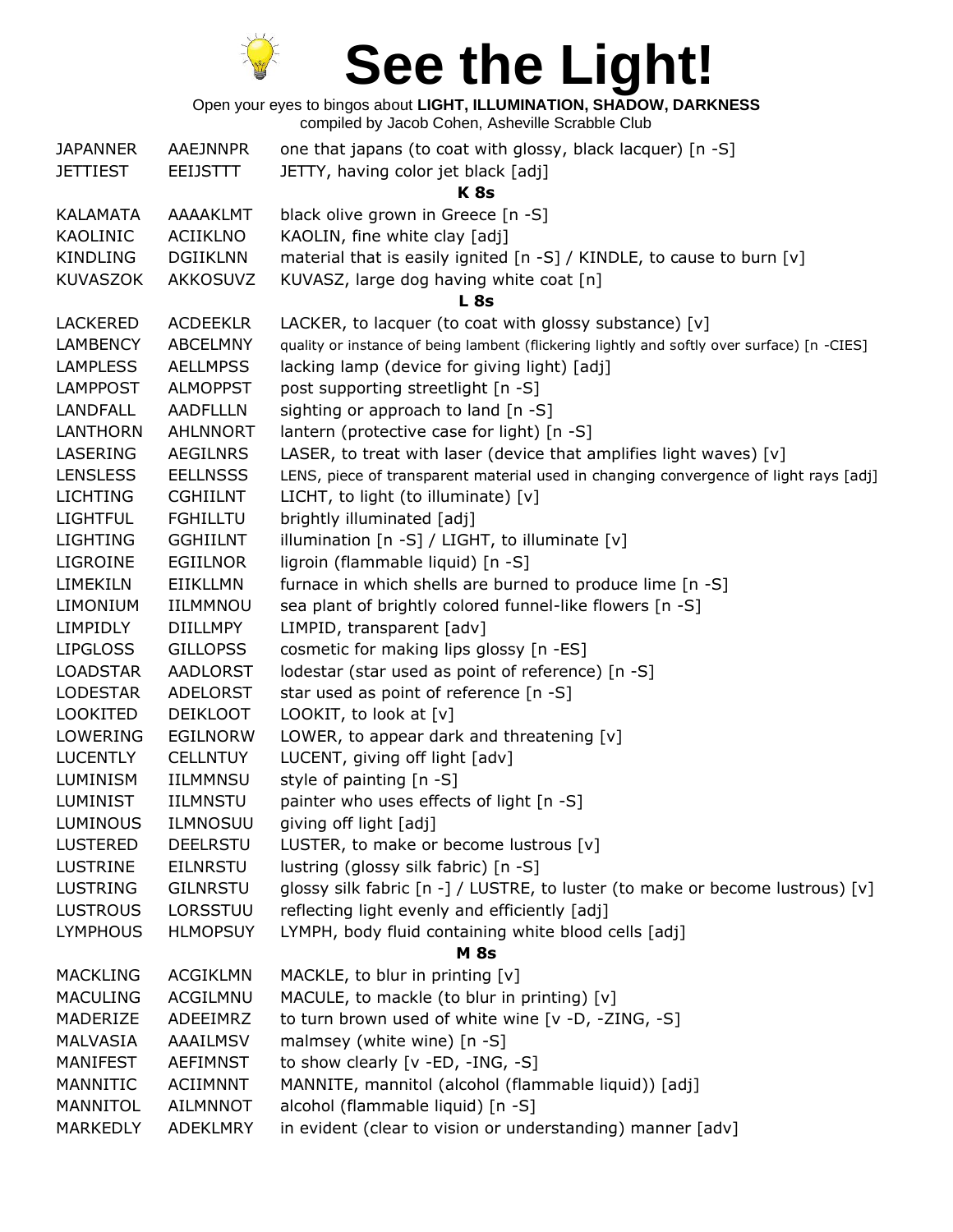

Open your eyes to bingos about **LIGHT, ILLUMINATION, SHADOW, DARKNESS**

| MAXIMITE        | AEIIMMTX        | powerful explosive [n -S]                                                      |
|-----------------|-----------------|--------------------------------------------------------------------------------|
| MELANIAN        | AAEILMNN        | pertaining to dark pigmentation [adj]                                          |
| MELANISM        | <b>AEILMMNS</b> | abnormally dark pigmentation of skin [n -S]                                    |
| <b>MELANIST</b> | <b>AEILMNST</b> | one who has melanism, abnormally dark skin pigmentation                        |
| <b>MELANITE</b> | AEEILMNT        | black variety of garnet [n -S]                                                 |
| MELANIZE        | AEEILMNZ        | to make dark (having little or no light) [v -D, -ZING, -S]                     |
| MELANOID        | ADEILMNO        | dark pigment [n -S]                                                            |
| <b>MELANOMA</b> | AAELMMNO        | darkly pigmented tumor [n -S or -TA]                                           |
| <b>MELANOUS</b> | <b>AELMNOSU</b> | having dark skin and hair [adj]                                                |
| <b>MELINITE</b> | EEIILMNT        | powerful explosive [n -S]                                                      |
| <b>METHYLAL</b> | AEHLLMTY        | flammable liquid [n -S]                                                        |
| <b>MICROLUX</b> | <b>CILMORUX</b> | unit of illumination [n -ES or -UCES]                                          |
| MILLILUX        | <b>IILLLMUX</b> | unit of illumination [n -ES or -UCES]                                          |
| MIRKIEST        | <b>EIIKMRST</b> | MIRKY, murky (dark (having little or no light)) [adj]                          |
| MIRRORED        | <b>DEIMORRR</b> | MIRROR, to reflect image of [v]                                                |
| <b>MISFOCUS</b> | <b>CFIMOSSU</b> | to focus badly [v -ED, -ING, -S, -SSED, -SSING, -SSES]                         |
| <b>MISLIGHT</b> | <b>GHIILMST</b> | to lead astray by its light [v -ED or -IT, -ING, -S]                           |
| <b>MISTIEST</b> | <b>EIIMSSTT</b> | MISTY, blurry (unclear (not clear (clean and pure))) [adj]                     |
| <b>MONOCYTE</b> | <b>CEMNOOTY</b> | type of white blood cell [n -S]                                                |
| MONOKINE        | <b>EIKMNNOO</b> | substance secreted by white blood cells [n -S]                                 |
| <b>MOONBEAM</b> | <b>ABEMMNOO</b> | ray of light from moon (earth's natural satellite) [n -S]                      |
| <b>MOONLESS</b> | <b>ELMNOOSS</b> | lacking light of moon [adj]                                                    |
| <b>MOUSSEUX</b> | <b>EMOSSUUX</b> | sparkling wine [n MOUSSEUX]                                                    |
| MOVIEDOM        | <b>DEIMMOOV</b> | filmdom (motion-picture industry) [n -S]                                       |
| MOVIEOLA        | AEILMOOV        | device for viewing and editing film [n -S]                                     |
| <b>MURKIEST</b> | <b>EIKMRSTU</b> | MURKY, dark (having little or no light) [adj]                                  |
| <b>MUSCADET</b> | <b>ACDEMSTU</b> | dry white French wine [n -S]                                                   |
| <b>MUSKETRY</b> | <b>EKMRSTUY</b> | technique of firing small arms [n -RIES]                                       |
|                 |                 | <b>N</b> 8s                                                                    |
| <b>NAPALMED</b> | AADELMNP        | NAPALM, to assault with type of incendiary bomb [v]                            |
| <b>NEBULOSE</b> | <b>BEELNOSU</b> | nebulous (unclear (not clear (clean and pure))) [adj]                          |
| <b>NEBULOUS</b> | <b>BELNOSUU</b> | unclear (not clear (clean and pure)) [adj]                                     |
| <b>NECKLACE</b> | <b>ACCEEKLN</b> | to kill by placing tire around neck and setting it on fire $[v -D, -LING, -S]$ |
| <b>NIELLIST</b> | <b>EIILLNST</b> | one that niellos (to decorate with niello (black metallic substance)) [n -S]   |
| NIELLOED        | <b>DEEILLNO</b> | NIELLO, to decorate with niello (black metallic substance) [v]                 |
| <b>NIELLOS</b>  | <b>EILLNOS</b>  | NIELLO, black metallic substance [n] / NIELLO, to decorate with niello [v]     |
| <b>NIGROSIN</b> | <b>GIINNORS</b> | type of dye $[n - S]$                                                          |
| <b>NIMBUSED</b> | <b>BDEIMNSU</b> | NIMBUS, luminous cloud [adj]                                                   |
| <b>NIMBUSES</b> | <b>BEIMNSSU</b> | NIMBUS, luminous cloud [n]                                                     |
| <b>NONBLACK</b> | <b>ABCKLNNO</b> | one that is not black [n -S]                                                   |
| <b>NONGLARE</b> | <b>AEGLNNOR</b> | lack of glare (harsh brilliant light) [n -S]                                   |
| <b>NONWHITE</b> | <b>EHINNOTW</b> | person who is not of white race [n -S]                                         |
| <b>NOVALIKE</b> | AEIKLNOV        | NOVA, type of star [adj]                                                       |
| <b>NUTBROWN</b> | <b>BNNORTUW</b> | of dark brown [adj]                                                            |
|                 |                 | <b>O</b> 8s                                                                    |
| <b>OBSERVER</b> | <b>BEEORRSV</b> | one that observes (to look attentively) [n -S]                                 |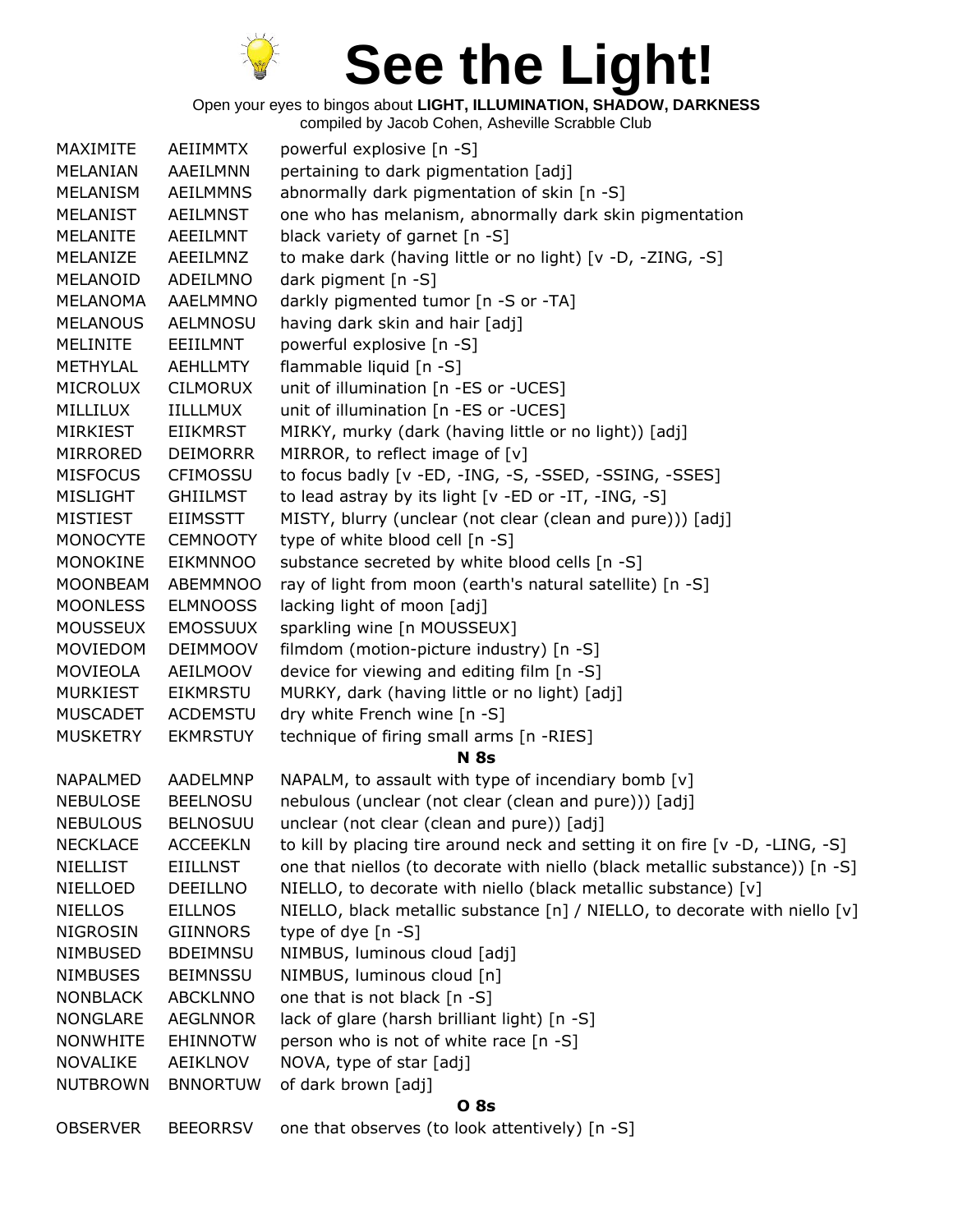

| <b>OCCULTER</b> | <b>CCELORTU</b> | one that occults (to conceal (to keep from sight or discovery)) [n -S]                        |
|-----------------|-----------------|-----------------------------------------------------------------------------------------------|
| <b>OCCULTLY</b> | <b>CCLLOTUY</b> | secretly (in secret (kept from knowledge or view) manner) [adv]                               |
| <b>OCTOROON</b> | <b>CNOOOORT</b> | person of one-eighth black ancestry [n -S]                                                    |
| <b>OCULARLY</b> | <b>ACLLORUY</b> | by means of eyes or sight [adv]                                                               |
| OEILLADE        | ADEEILLO        | amorous look [n -S]                                                                           |
| <b>OFFSTAGE</b> | <b>AEFFGOST</b> | part of stage not visible to audience [n -S]                                                  |
| <b>ONLOOKER</b> | <b>EKLNOOOR</b> | spectator [n -S]                                                                              |
| <b>ONSCREEN</b> | <b>CEENNORS</b> | shown on movie, television, or display screen [adj]                                           |
| <b>OPENNESS</b> | <b>EENNOPSS</b> | state of being open (affording unobstructed access, passage, or view) [n -ES]                 |
| <b>OPTICIAN</b> | <b>ACIINOPT</b> | one who makes or deals in optical goods [n -S]                                                |
| <b>OPTICIST</b> | <b>CIIOPSTT</b> | one engaged in study of light and vision [n -S]                                               |
| <b>OPTRONIC</b> | <b>CINOOPRT</b> | pertaining to science concerned with electronics and light [adj]                              |
| <b>ORTHICON</b> | <b>CHINOORT</b> | type of television camera tube [n -S]                                                         |
| <b>OSSOBUCO</b> | <b>BCOOOSSU</b> | dish of veal shanks braised with vegetables and white wine [n -S]                             |
| <b>OUTBLAZE</b> | ABELOTUZ        | to surpass in brilliance of light [v -D, -ZING, -S]                                           |
| <b>OUTGLARE</b> | <b>AEGLORTU</b> | to surpass in glaring (to shine with harshly brilliant light) [v -D, -RING, -S]               |
| <b>OUTGLEAM</b> | <b>AEGLMOTU</b> | to surpass in gleaming [v -ED, -ING, -S]                                                      |
| <b>OUTSHINE</b> | <b>EHINOSTU</b> | to shine brighter than [v -HONE or -D, -NING, -S]                                             |
| <b>OVERBURN</b> | <b>BENORRUV</b> | to burn too long $[v - ED, -T, -ING, -S]$                                                     |
| <b>OVERCAST</b> | <b>ACEORSTV</b> | to become cloudy or dark [v OVERCAST or -ED, -ING, -S]                                        |
|                 |                 | <b>P</b> 8s                                                                                   |
| <b>PALEFACE</b> | <b>AACEEFLP</b> | white person [n -S]                                                                           |
| <b>PALENESS</b> | <b>AEELNPSS</b> | quality of being pale (lacking intensity of color) [n -S]                                     |
| <b>PALLIDER</b> | <b>ADEILLPR</b> | PALLID, pale (lacking intensity of color) [adj]                                               |
| PALLIDLY        | ADILLLPY        | PALLID, pale (lacking intensity of color) [adv]                                               |
| PALOMINO        | <b>AILMNOOP</b> | horse with golden coat and white mane [n -S]                                                  |
| <b>PANOPTIC</b> | <b>ACINOPPT</b> | including everything visible in one view [adj]                                                |
| <b>PANORAMA</b> | <b>AAAMNOPR</b> | complete view [n -S]                                                                          |
| PARALLAX        | <b>AAALLPRX</b> | apparent optical displacement of object [n -ES]                                               |
| PARHELIA        | AAEHILPR        | PARHELION, bright circular spot appearing on solar halo [n]                                   |
| PARHELIC        | <b>ACEHILPR</b> | pertaining to parhelia (bright circular spot appearing on solar halo) [adj]                   |
| <b>PASTIEST</b> | <b>AEIPSSTT</b> | PASTY, pale and unhealthy in appearance [adj]                                                 |
| <b>PASTITSO</b> | <b>AIOPSSTT</b> | Greek dish of ground meat, pasta, white sauce, and cheese [n -S]                              |
| <b>PEEPHOLE</b> | <b>EEEHLOPP</b> | small opening through which one may look [n -S]                                               |
| <b>PEEPSHOW</b> | <b>EEHOPPSW</b> | exhibition viewed through small opening [n -S]                                                |
| PELLUCID        | <b>CDEILLPU</b> | transparent [adj]                                                                             |
| PENLIGHT        | <b>EGHILNPT</b> | small flashlight [n -S]                                                                       |
| PENTANOL        | <b>AELNNOPT</b> | alcohol (flammable liquid) [n -S]                                                             |
| <b>PENUMBRA</b> | ABEMNPRU        | partial shadow [n -E, -S]                                                                     |
| <b>PERUSING</b> | <b>EGINPRSU</b> | PERUSE, to read (to look at so as to take in meaning of, as something written or printed) [v] |
| <b>PETRONEL</b> | <b>EELNOPRT</b> | portable firearm [n -S]                                                                       |
| <b>PHAROSES</b> | <b>AEHOPRSS</b> | PHAROS, lighthouse or beacon to guide seamen [n]                                              |
| <b>PHOSPHOR</b> | <b>HHOOPPRS</b> | substance that will emit light when exposed to radiation [n -S]                               |
| <b>PHOTOING</b> | <b>GHINOOPT</b> | PHOTO, to photograph [v]                                                                      |
| <b>PHOTOMAP</b> | <b>AHMOOPPT</b> | to map by means of aerial photography [v -PPED, -IPPNG, -S]                                   |
| <b>PHOTONIC</b> | <b>CHINOOPT</b> | PHOTON, elementary particle [adj]                                                             |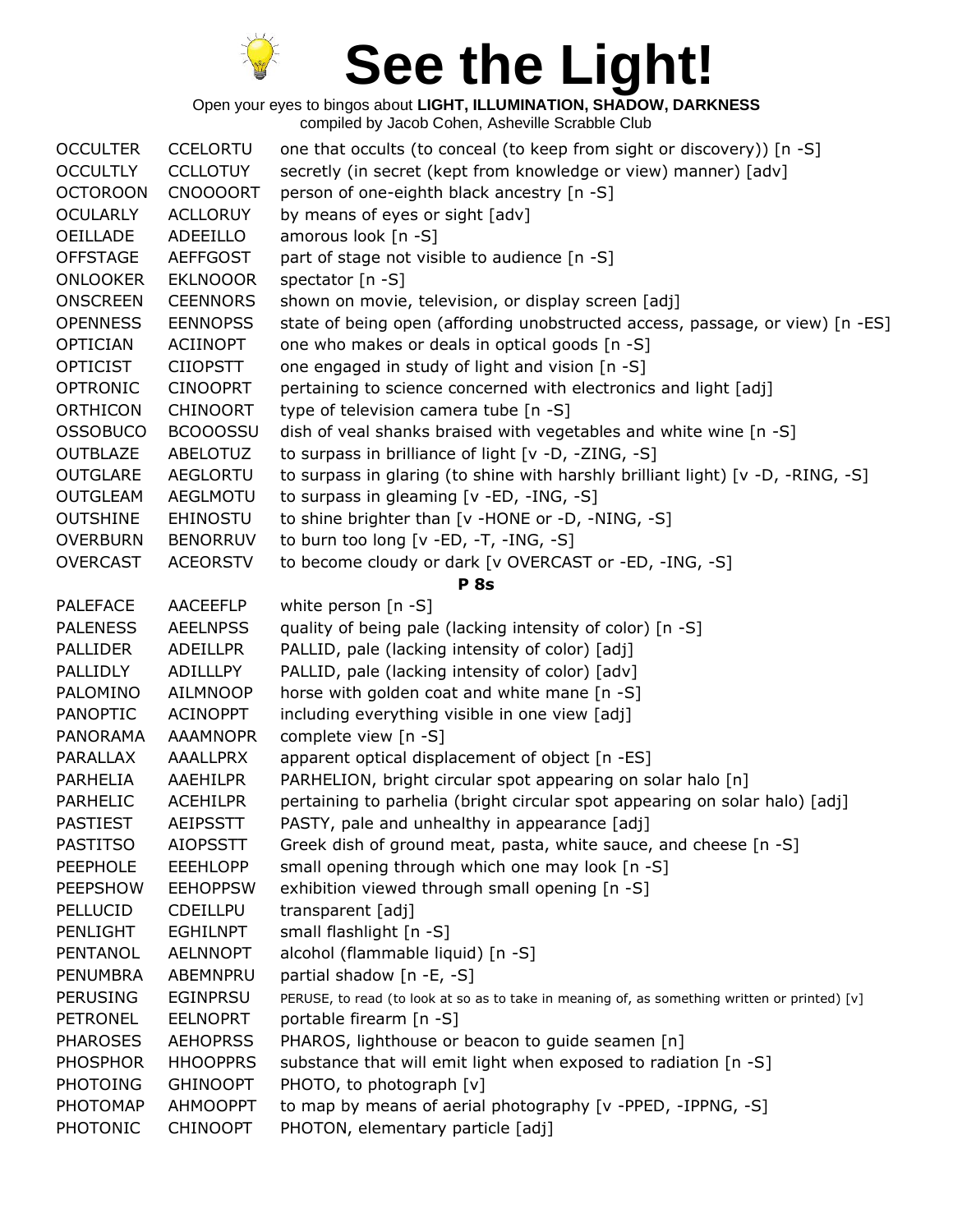

Open your eyes to bingos about **LIGHT, ILLUMINATION, SHADOW, DARKNESS**

| <b>PHOTOPIA</b> | <b>AHIOOPPT</b> | vision in bright light [n -S]                                                       |
|-----------------|-----------------|-------------------------------------------------------------------------------------|
| <b>PHOTOPIC</b> | <b>CHIOOPPT</b> | PHOTOPIA, vision in bright light [adj]                                              |
| <b>PHOTOSET</b> | <b>EHOOPSTT</b> | to prepare for printing by photographic means [v PHOTOSET, -TTING, -S]              |
| <b>PICKWICK</b> | <b>CCIIKKPW</b> | device for raising wicks in oil lamps [n -S]                                        |
| <b>PILSENER</b> | <b>EEILNPRS</b> | pilsner (light beer) [n -S]                                                         |
| PIPECLAY        | <b>ACEILPPY</b> | to whiten leather with fine white clay [v -ED, -ING, -S]                            |
| <b>PISTOLED</b> | <b>DEILOPST</b> | PISTOL, to shoot with small firearm [v]                                             |
| <b>PITCHIER</b> | <b>CEHIIPRT</b> | PITCHY, tarry (resembling tar) [adj]                                                |
| <b>PITCHILY</b> | <b>CHIILPTY</b> | in very dark manner [adv]                                                           |
| <b>PLAINEST</b> | <b>AEILNPST</b> | PLAIN, evident (clear to vision or understanding) [adj]                             |
| <b>PLANFORM</b> | <b>AFLMNOPR</b> | contour of object as viewed from above [n -S]                                       |
| <b>POLISHED</b> | <b>DEHILOPS</b> | POLISH, to make smooth and lustrous by rubbing [v]                                  |
| <b>POLISHER</b> | <b>EHILOPRS</b> | one that polishes (to make smooth and lustrous by rubbing) [n -S]                   |
| <b>POLISHES</b> | <b>EHILOPSS</b> | POLISH, to make smooth and lustrous by rubbing [v]                                  |
| <b>POSTBURN</b> | <b>BNOPRSTU</b> | following burn [adj]                                                                |
| <b>POSTFIRE</b> | <b>EFIOPRST</b> | following fire [adj]                                                                |
| <b>POSTSYNC</b> | <b>CNOPSSTY</b> | to add sound to film after scene has been photographed [v -ED, -ING, -S]            |
| <b>PRECLEAR</b> | <b>ACEELPRR</b> | to clear beforehand [v -ED, -ING, -S]                                               |
| PREFLAME        | <b>AEEFLMPR</b> | preceding flame [adj]                                                               |
| <b>PREFOCUS</b> | <b>CEFOPRSU</b> | to focus beforehand [v -ED, -ING, -S, -SSED, -SSING, -SSES]                         |
| <b>PREVUING</b> | <b>EGINPRUV</b> | PREVUE, to preview (to view or exhibit in advance) [v]                              |
| <b>PROPENOL</b> | <b>ELNOOPPR</b> | flammable liquid [n -S]                                                             |
| <b>PROSECCO</b> | <b>CCEOOPRS</b> | Italian sparkling wine [n -S]                                                       |
| <b>PROTURAN</b> | ANOPRRTU        | any of order of white, wingless insects [n -S]                                      |
| <b>PURBLIND</b> | <b>BDILNPRU</b> | partially blind [adj]                                                               |
| PYRIDINE        | <b>DEIINPRY</b> | flammable liquid [n -S]                                                             |
|                 |                 | Q 8s                                                                                |
| QUADROON        | ADNOOQRU        | person of one-quarter black ancestry [n -S]                                         |
|                 |                 | <b>R</b> 8s                                                                         |
| RADIANCE        | AACDEINR        | brightness [n -S]                                                                   |
| <b>RADIANCY</b> | <b>AACDINRY</b> | radiance (brightness) [n -CIES]                                                     |
| RAINBAND        | AABDINNR        | dark band in solar spectrum [n -S]                                                  |
| <b>RAVENEST</b> | <b>AEENRSTV</b> | RAVEN, glossy black [adj]                                                           |
| <b>READABLE</b> | <b>AABDEELR</b> | READ, to look at so as to take in meaning of, as something written or printed [adj] |
| <b>READABLY</b> | AABDELRY        | READ, to look at so as to take in meaning of, as something written or printed [adv] |
| <b>REDSHIFT</b> | <b>DEFHIRST</b> | displacement of spectrum of celestial body toward longer wavelengths [n -S]         |
| REFIRING        | <b>EFGIINRR</b> | REFIRE, to fire again $[v]$                                                         |
| <b>REGLOWED</b> | <b>DEEGLORW</b> | REGLOW, GLOW, to emit light and heat [v]                                            |
| <b>RELOOKED</b> | <b>DEEKLOOR</b> | RELOOK, to look again [v]                                                           |
| <b>RELUCENT</b> | <b>CEELNRTU</b> | reflecting light [adj]                                                              |
| <b>RELUMINE</b> | EEILMNRU        | to relume (to light again) [v -D, -NING, -S]                                        |
| RENOGRAM        | AEGMNORR        | photographic depiction of course of renal excretion [n -S]                          |
| <b>REPOLISH</b> | <b>EHILOPRS</b> | to polish again [v ED, -ING, -ES]                                                   |
| <b>RESEEING</b> | <b>EEEGINRS</b> | RESEE, to see again [v]                                                             |
| <b>RESHOWED</b> | <b>DEEHORSW</b> | RESHOW, SHOW, to cause or permit to be seen [v]                                     |
| <b>REVIEWAL</b> | AEEILRVW        | act of reviewing (to view again) [n -S]                                             |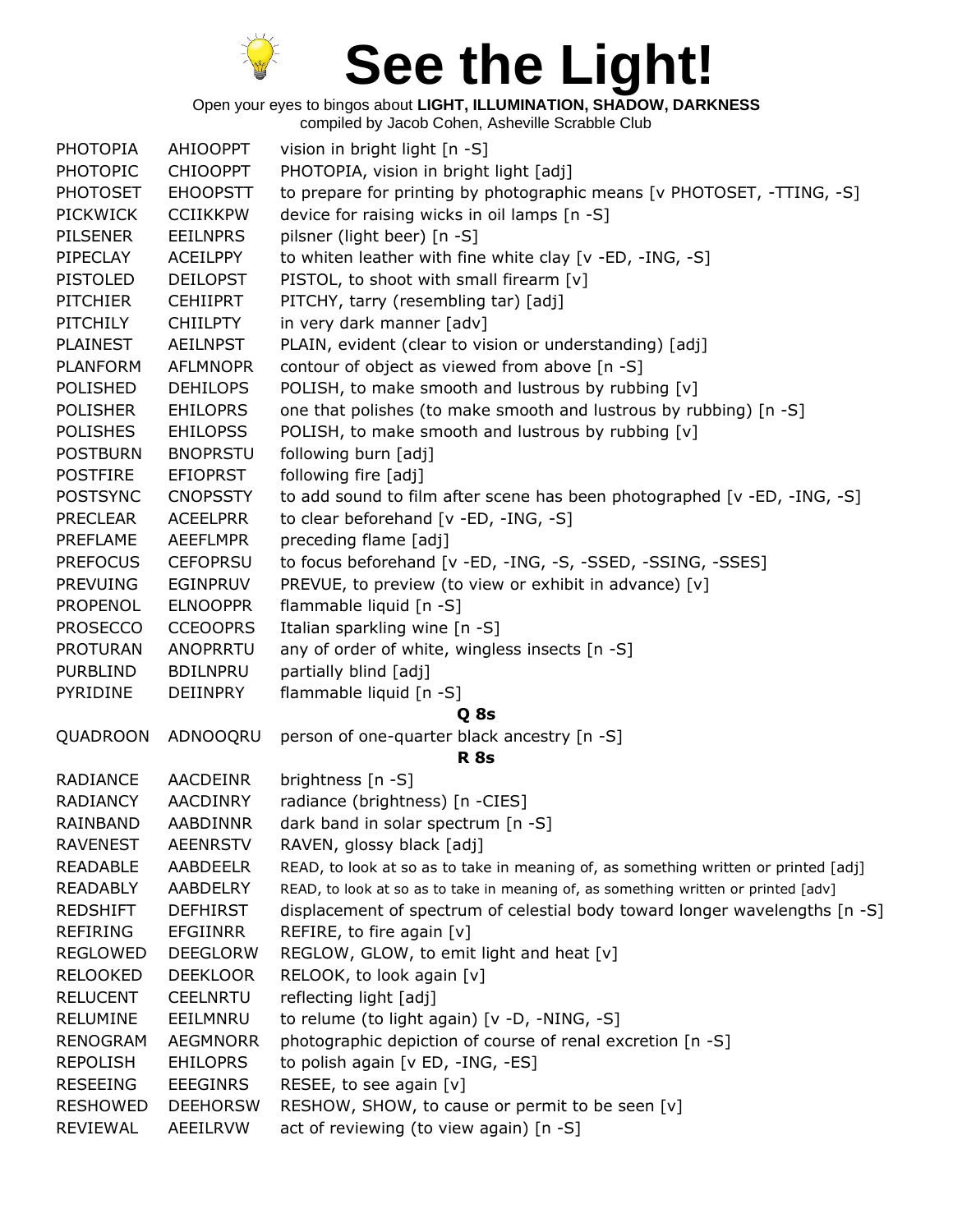

Open your eyes to bingos about **LIGHT, ILLUMINATION, SHADOW, DARKNESS**

| <b>REVIEWED</b> | <b>DEEEIRVW</b> | REVIEW, to view again [v]                                                               |
|-----------------|-----------------|-----------------------------------------------------------------------------------------|
| <b>REVIEWER</b> | <b>EEEIRRVW</b> | one that reviews (to view again) [n -S]                                                 |
| <b>REVOLVER</b> | <b>EELORRVV</b> | type of handgun (small firearm) [n -S]                                                  |
| <b>RIESLING</b> | <b>EGIILNRS</b> | white Rhine wine [n -S]                                                                 |
| <b>RIFLEMAN</b> | <b>AEFILMNR</b> | soldier armed with rifle (type of firearm) [n -MEN]                                     |
| RINSABLE        | <b>ABEILNRS</b> | RINSE, to cleanse with clear water [adj]                                                |
| RINSIBLE        | <b>BEIILNRS</b> | RINSE, to cleanse with clear water [adj]                                                |
| <b>RUBBERED</b> | <b>BBDEERRU</b> | RUBBER, to stretch one's neck in looking at something [v]                               |
| <b>RUTILANT</b> | <b>AILNRTTU</b> | having reddish glow [adj]                                                               |
|                 |                 | <b>S</b> 8s                                                                             |
| SAGANASH        | <b>AAAGHNSS</b> | white man -- Algonquian Indian term [n -ES]                                             |
| <b>SALVOING</b> | <b>AGILNOSV</b> | SALVO, to discharge firearms simultaneously [v]                                         |
| <b>SAMBOES</b>  | ABEMOSS         | SAMBO, Latin American of mixed black and Indian ancestry [n]                            |
| SATINING        | AGIINNST        | SATIN, to give glossy surface to [v]                                                    |
| <b>SAUTERNE</b> | <b>AEENRSTU</b> | sweet white wine [n -s]                                                                 |
| <b>SCARCEST</b> | <b>ACCERSST</b> | SCARCE, infrequently seen or found [adj]                                                |
| <b>SCARCITY</b> | <b>ACCIRSTY</b> | quality of being scarce (infrequently seen or found) [n -TIES]                          |
| <b>SCENICAL</b> | <b>ACCEILNS</b> | pertaining to scenery (picturesque landscape or view) [adj]                             |
| <b>SCHILLER</b> | <b>CEHILLRS</b> | brownish luster occurring on certain minerals [n -S]                                    |
| <b>SCHLIERE</b> | <b>CEEHILRS</b> | small streak in igneous rock [n -N]                                                     |
| <b>SCORCHED</b> | <b>CCDEHORS</b> | SCORCH, to burn slightly so as to alter color or taste [v]                              |
| <b>SCORCHER</b> | <b>CCEHORRS</b> | one that scorches (to burn slightly so as to alter color or taste) [n -S]               |
| <b>SCORCHES</b> | <b>CCEHORSS</b> | SCORCH, to burn slightly so as to alter color or taste [v]                              |
| <b>SCOTOPIA</b> | <b>ACIOOPST</b> | vision in dim light [n -S]                                                              |
| <b>SCOTOPIC</b> | <b>CCIOOPST</b> | SCOTOPIA, vision in dim light [adj]                                                     |
| <b>SCOUTHER</b> | <b>CEHORSTU</b> | to scorch (to burn slightly so as to alter color or taste) [v -ED, -ING, -S]            |
| <b>SEARCHED</b> | <b>ACDEEHRS</b> | SEARCH, to look through or over carefully in order to find something [v]                |
| <b>SEARCHER</b> | <b>ACEEHRRS</b> | one that searches (to look through or over carefully in order to find something) [n -S] |
| <b>SEARCHES</b> | <b>ACEEHRSS</b> | SEARCH, to look through or over carefully in order to find something [v]                |
| <b>SECRETER</b> | <b>CEEERRST</b> | SECRET, kept from knowledge or view [adj]                                               |
| <b>SECRETLY</b> | <b>CEELRSTY</b> | in secret (kept from knowledge or view) manner [adv]                                    |
| <b>SEEMLIER</b> | <b>EEEILMRS</b> | SEEMLY, of pleasing appearance [adj]                                                    |
| SEMILLON        | <b>EILLMNOS</b> | white grape grown in France [n -S]                                                      |
| <b>SEMIMATT</b> | <b>AEIMMSTT</b> | semimat (having slight luster) [adj]                                                    |
| SEQUINED        | DEEINQSU        | SEQUIN, to affix sequins (shiny ornamental discs) to [v]                                |
| <b>SHADIEST</b> | ADEHISST        | SHADY, shaded [adj]                                                                     |
| SHADOWED        | <b>ADDEHOSW</b> | SHADOW, to make dark or gloomy [v]                                                      |
| <b>SHADOWER</b> | <b>ADEHORSW</b> | one that shadows (to make dark or gloomy) [n -S]                                        |
| <b>SHEENFUL</b> | <b>EEFHLNSU</b> | shining (emitting or reflecting light) [adj]                                            |
| <b>SHEENIER</b> | <b>EEEHINRS</b> | SHEENY, shining (emitting or reflecting light) [adj]                                    |
| <b>SHEENING</b> | <b>EEGHINNS</b> | SHEEN, to shine (to emit light) [v]                                                     |
| <b>SHIITAKE</b> | AEHIIKST        | dark Oriental mushroom [n -S]                                                           |
| <b>SHIMMERY</b> | <b>EHIMMRSY</b> | shimmering (to glimmer) [adj]                                                           |
| <b>SHINIEST</b> | <b>EHIINSST</b> | SHINY, filled with light [adj]                                                          |
| <b>SHOTHOLE</b> | <b>EHHLOOST</b> | hole drilled in rock to hold explosives [n -S]                                          |
| SHOWABLE        | ABEHLOSW        | SHOW, to cause or permit to be seen [adj]                                               |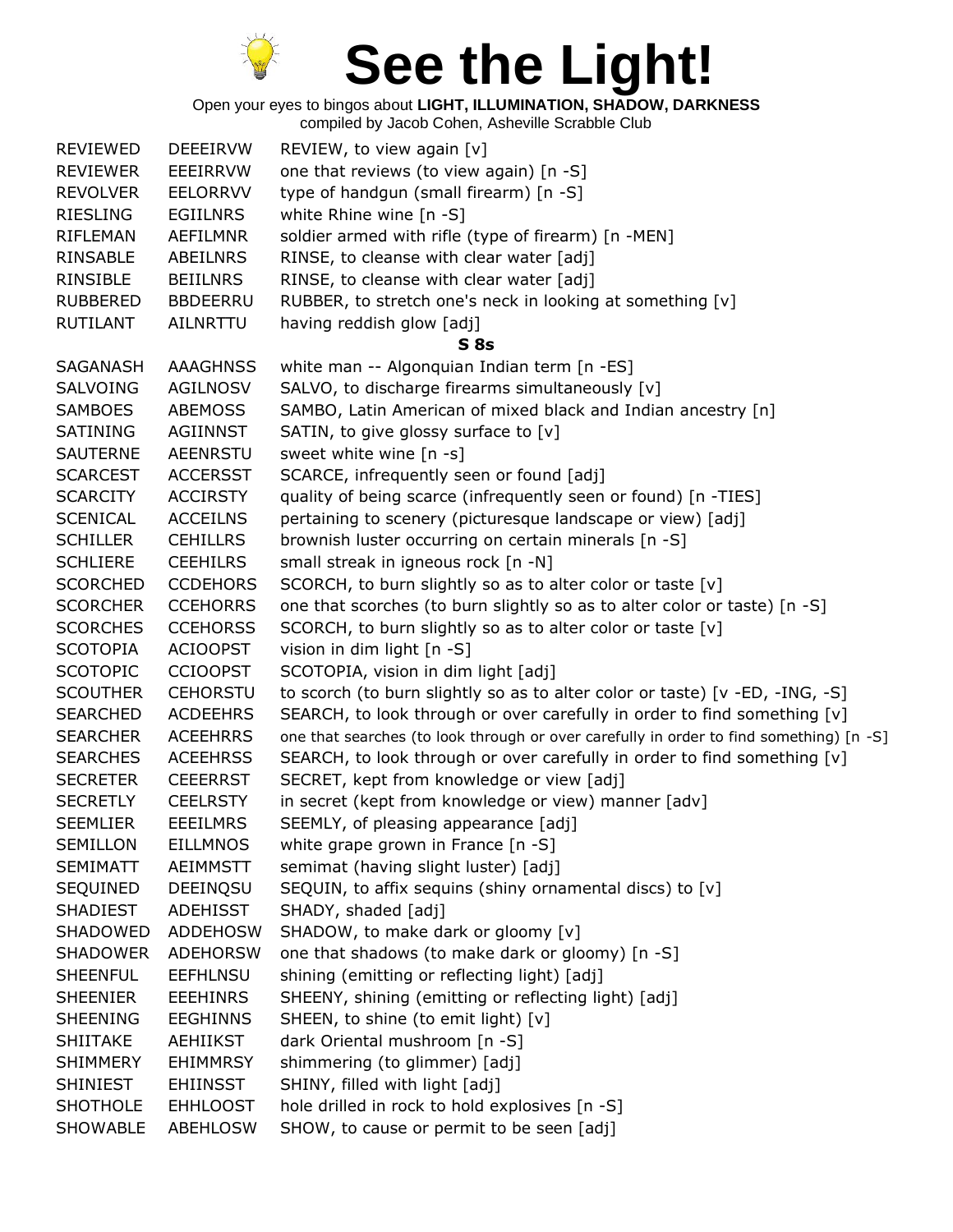

| <b>SHOWCASE</b> | <b>ACEHOSSW</b> | to exhibit (to present for public viewing) [v -D, -SING, -S]                        |
|-----------------|-----------------|-------------------------------------------------------------------------------------|
| <b>SHOWIEST</b> | <b>EHIOSSTW</b> | SHOWY, making great or brilliant display [adj]                                      |
| <b>SHRAPNEL</b> | <b>AEHLNPRS</b> | fragments from exploding bomb, mine, or shell [n -S]                                |
| <b>SHRAPNEL</b> | <b>AEHLNPRS</b> | fragments from exploding bomb, mine, or shell [n -S]                                |
| SIDEREAL        | <b>ADEEILRS</b> | pertaining to stars [adj]                                                           |
| <b>SIGHTING</b> | <b>GGHIINST</b> | observation [n -S] / SIGHT, to observe or notice [v]                                |
| <b>SIGHTSEE</b> | <b>EEGHISST</b> | to visit and view places of interest [v -SAW, -N, -ING, -S]                         |
| <b>SINGEING</b> | <b>EGGIINNS</b> | SINGE, to burn slightly [v]                                                         |
| <b>SIZZLING</b> | GIILNSZZ        | SIZZLE, to burn or fry with hissing sound [v]                                       |
| <b>SKEWBALD</b> | <b>ABDEKLSW</b> | horse having patches of brown and white [n -S]                                      |
| <b>SKIAGRAM</b> | <b>AAGIKMRS</b> | picture made up of shadows or outlines [n -S]                                       |
| <b>SKYSCAPE</b> | <b>ACEKPSSY</b> | view of sky [n -S]                                                                  |
| <b>SKYWRITE</b> | <b>EIKRSTWY</b> | to write in sky by releasing visible vapor from airplane [v -ROTE, -TTEN, -ING, -S] |
| <b>SLEEKEST</b> | <b>EEEKLSST</b> | SLEEK, smooth and glossy [adj]                                                      |
| <b>SLEEKIER</b> | <b>EEEIKLRS</b> | SLEEKY, sleek (smooth and glossy) [adj]                                             |
| SMEEKING        | <b>EEGIKMNS</b> | SMEEK, to smoke (to emit smoke (gaseous product of burning materials)) [v]          |
| <b>SMOKABLE</b> | <b>ABEKLMOS</b> | SMOKE, to emit smoke (gaseous product of burning materials) [adj]                   |
| <b>SNAPSHOT</b> | <b>AHNOPSST</b> | to photograph informally and quickly [v -TTED, -TTING, -S]                          |
| <b>SOLARISE</b> | <b>AEILORSS</b> | to solarize (to expose to sunlight) [v -D, -SING, -S]                               |
| SOLARISM        | <b>AILMORSS</b> | interpretation of folk tales as concepts of nature of sun [n -S]                    |
| SOLARIUM        | AILMORSU        | room exposed to sun [n -IA, -S]                                                     |
| SOLARIZE        | AEILORSZ        | to expose to sunlight [v -D, -ZING, -S]                                             |
| SOLARIZE        | <b>AEILORSZ</b> | to expose to sunlight [v -D, -ZING, -S]                                             |
| <b>SOLSTICE</b> | <b>CEILOSST</b> | time of year when sun is at its greatest distance from celestial equator [n -S]     |
| <b>SOMBERER</b> | <b>BEEMORRS</b> | SOMBER, gloomy (dismally dark) [adj]                                                |
| <b>SOMBERLY</b> | <b>BELMORSY</b> | SOMBER, gloomy (dismally dark) [adv]                                                |
| SOMBRELY        | <b>BELMORSY</b> | SOMBRE, somber (gloomy (dismally dark)) [adv]                                       |
| <b>SOMBREST</b> | <b>BEMORSST</b> | SOMBRE, somber (gloomy (dismally dark)) [adj]                                       |
| SOMBROUS        | <b>BMOORSSU</b> | somber (gloomy (dismally dark)) [adj]                                               |
| SONSIEST        | <b>EINOSSST</b> | SONSIE, sonsy (comely (pleasing to look at)) [adj] / SONSY [adj]                    |
| <b>SPARKIER</b> | <b>AEIKPRRS</b> | SPARKY, lively (full of energy) [adj]                                               |
| <b>SPARKING</b> | <b>AGIKNPRS</b> | SPARK, to give off sparks (small fiery particles) [v]                               |
| <b>SPARKLER</b> | <b>AEKLPRRS</b> | something that sparkles (to give off or reflect flashes of light) [n -S]            |
| <b>SPARKLET</b> | <b>AEKLPRST</b> | small spark [n -S]                                                                  |
| <b>SPARRIER</b> | <b>AEIPRRRS</b> | SPARRY, resembling spar (lustrous mineral) [adj]                                    |
| <b>SPECTATE</b> | <b>ACEEPSTT</b> | to attend and view $[v -D, -TING, -S]$                                              |
| <b>SPECTRAL</b> | <b>ACELPRST</b> | resembling specter (visible disembodied spirit) [adj]                               |
| <b>SPECTRUM</b> | <b>CEMPRSTU</b> | array of components of light wave [n -RA or -S]                                     |
| <b>SPITFIRE</b> | <b>EFIIPRST</b> | quick-tempered person [n -S]                                                        |
| <b>SPORTIER</b> | <b>EIOPRRST</b> | SPORTY, showy (making great or brilliant display) [adj]                             |
| <b>SPORTILY</b> | <b>ILOPRSTY</b> | SPORTY, showy (making great or brilliant display) [adv]                             |
| SPOTTING        | <b>GINOPSTT</b> | SPOT, to mark with spots (small, roundish discolorations) [v]                       |
| <b>SPRITZER</b> | <b>EIPRRSTZ</b> | beverage of white wine and soda water [n -S]                                        |
| <b>SPUMANTE</b> | <b>AEMNPSTU</b> | Italian sparkling wine [n S]                                                        |
| <b>SPUNKING</b> | <b>GIKNNPSU</b> | SPUNK, to begin to burn [v]                                                         |
| SQUINTED        | DEINQSTU        | SQUINT, to look with eyes partly closed [v]                                         |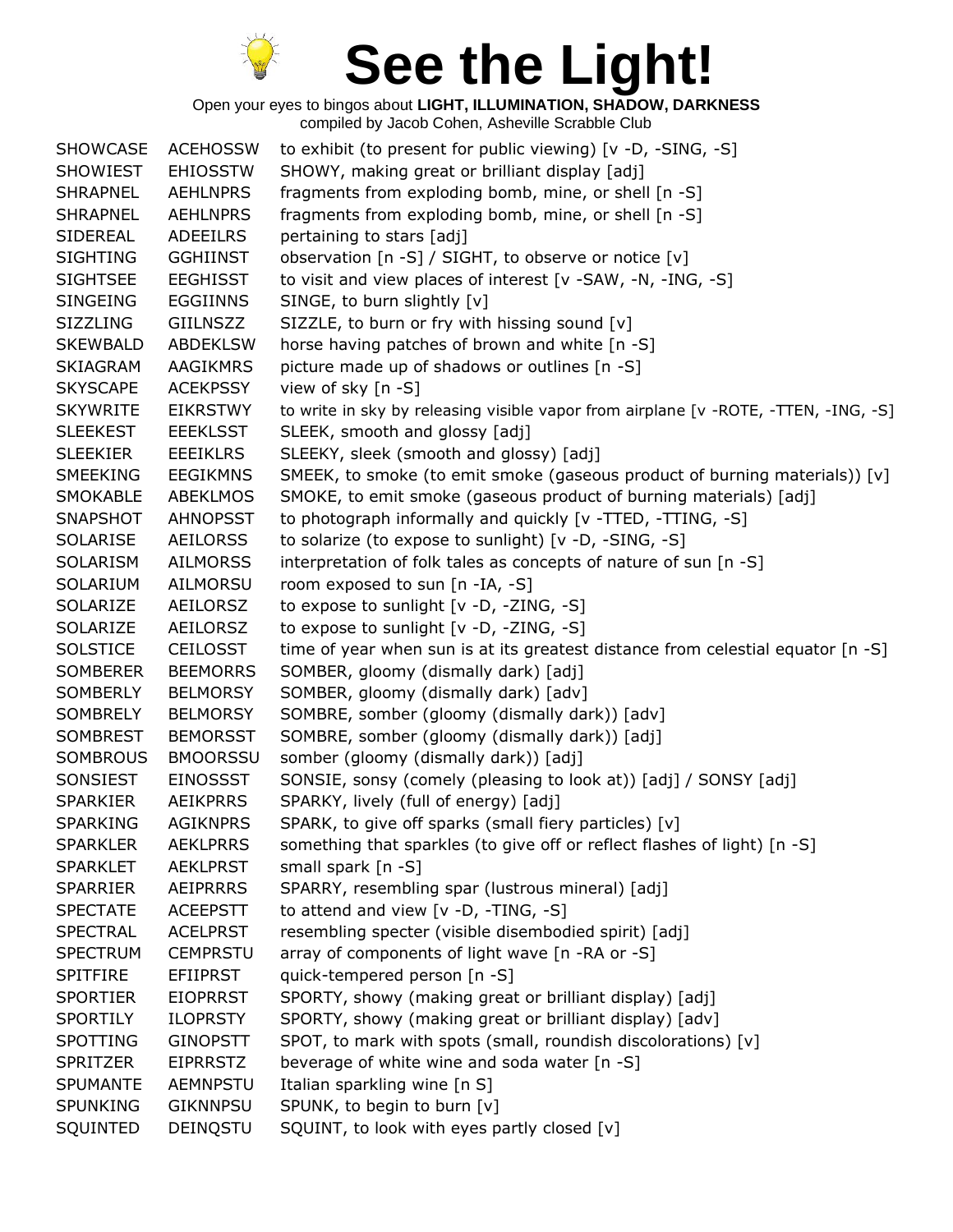

| <b>SQUINTER</b> | EINQRSTU        | one that squints (to look with eyes partly closed) [n -S]                                                                   |
|-----------------|-----------------|-----------------------------------------------------------------------------------------------------------------------------|
| <b>STARGAZE</b> | AAEGRSTZ        | to gaze at stars $[v -D, -ZING, -S]$                                                                                        |
| <b>STARLESS</b> | <b>AELRSSST</b> | having no stars [adj]                                                                                                       |
| <b>STARLIKE</b> | <b>AEIKLRST</b> | resembling star [adj]                                                                                                       |
| <b>STARRIER</b> | AEIRRRST        | STARRY, abounding with stars [adj]                                                                                          |
| <b>STARRILY</b> | <b>AILRRSTY</b> | STARRY, abounding with stars [adv]                                                                                          |
| <b>STARRING</b> | <b>AGINRRST</b> | STAR, to shine as star (natural luminous body visible in sky) [v]                                                           |
| <b>STARSHIP</b> | AHIPRSST        | spaceship for interstellar travel [n -S]                                                                                    |
| <b>STATICAL</b> | <b>AACILSTT</b> | STATIC, random noise produced in radio or television receiver [adj]                                                         |
| <b>STELLATE</b> | <b>AEELLSTT</b> | shaped like star [adj]                                                                                                      |
| <b>STELLIFY</b> | <b>EFILLSTY</b> | to convert into star [v -FIED, -ING, -FIES]                                                                                 |
| <b>STONKING</b> | <b>GIKNNOST</b> | remarkable, exciting [adj] / STONK, to bombard with artillery fire [v]                                                      |
| <b>STRAFING</b> | <b>AFGINRST</b> | STRAFE, to attack with machine-gun fire from airplane [v]                                                                   |
| <b>STRASSES</b> | <b>AERSSSST</b> | STRASS, brilliant glass used in making imitation gems [n]                                                                   |
| <b>STROBING</b> | <b>BGINORST</b> | process of producing high-intensity flashes of light [n -S] / STROBE, to produce brief, high-intensity flashes of light [v] |
| <b>SUBDWARF</b> | <b>ABDFRSUW</b> | small star of relatively low luminosity [n -S]                                                                              |
| <b>SUBSOLAR</b> | ABLORSSU        | situated directly beneath sun [adj]                                                                                         |
| <b>SUNBAKED</b> | ABDEKNSU        | baked by sun [adj]                                                                                                          |
| <b>SUNBATHE</b> | <b>ABEHNSTU</b> | to take sunbath [v -D, -HING, -S]                                                                                           |
| SUNBEAMY        | <b>ABEMNSUY</b> | SUNBEAM, beam of sunlight [adj]                                                                                             |
| <b>SUNBLOCK</b> | <b>BCKLNOSU</b> | preparation to protect skin from sun's rays [n -S]                                                                          |
| <b>SUNBURST</b> | <b>BNRSSTUU</b> | burst of sunlight [n -S]                                                                                                    |
| <b>SUNCHOKE</b> | <b>CEHKNOSU</b> | type of sunflower [n -S]                                                                                                    |
| <b>SUNDRESS</b> | <b>DENRSSSU</b> | dress with abbreviated bodice [n -ES]                                                                                       |
| <b>SUNDROPS</b> | <b>DNOPRSSU</b> | flowering plant [n SUNDROPS]                                                                                                |
| <b>SUNGLASS</b> | AGLNSSSU        | lens for concentrating sun's rays in order to produce heat [n -ES]                                                          |
| <b>SUNLIGHT</b> | <b>GHILNSTU</b> | light of sun [n -S]                                                                                                         |
| <b>SUNNIEST</b> | <b>EINNSSTU</b> | SUNNY, filled with sunlight [adj]                                                                                           |
| <b>SUNPORCH</b> | <b>CHNOPRSU</b> | porch that admits much sunlight [n -ES]                                                                                     |
| <b>SUNPROOF</b> | <b>FNOOPRSU</b> | resistant to damage by sunlight [adj]                                                                                       |
| <b>SUNSCALD</b> | <b>ACDLNSSU</b> | injury of woody plants caused by sun [n -S]                                                                                 |
| <b>SUNSHADE</b> | <b>ADEHNSSU</b> | something used as protection from sun [n -S]                                                                                |
| <b>SUNSHINE</b> | <b>EHINNSSU</b> | light of sun [n -S]                                                                                                         |
| <b>SUNSHINY</b> | <b>HINNSSUY</b> | SUNSHINE, light of sun [adj]                                                                                                |
| <b>SUNSTONE</b> | <b>ENNOSSTU</b> | variety of quartz [n -S]                                                                                                    |
| <b>SWEEPING</b> | <b>EEGINPSW</b> | SWEEP, to clear or clean with brush or broom [v]                                                                            |
| SYZYGIAL        | AGILSYYZ        | SYZYGY, configuration of earth, moon, and sun lying in straight line [adj]                                                  |
| <b>SYZYGIES</b> | EGISSYYZ        | SYZYGY, configuration of earth, moon, and sun lying in straight line [n]                                                    |
|                 |                 | <b>T</b> 8s                                                                                                                 |
| <b>TAILLAMP</b> | AAILLMPT        | light at rear of vehicle [n -S]                                                                                             |
| <b>TANNABLE</b> | AABELNNT        | capable of being tanned [adj]                                                                                               |
| <b>TAPENADE</b> | <b>AADEENPT</b> | spread made with black olives, capers, and anchovies [n -S]                                                                 |
| <b>TAWNIEST</b> | <b>AEINSTTW</b> | TAWNY, light brown [adj]                                                                                                    |
| <b>TAYBERRY</b> | <b>ABERRTYY</b> | dark red fruit that is cross between blackberry and raspberry [n -RIES]                                                     |
| <b>TELECAST</b> | <b>ACEELSTT</b> | to broadcast by television [v -ED, -ING, -S]                                                                                |
| <b>TELECINE</b> | <b>CEEEILNT</b> | broadcasting of movie on television [n -S]                                                                                  |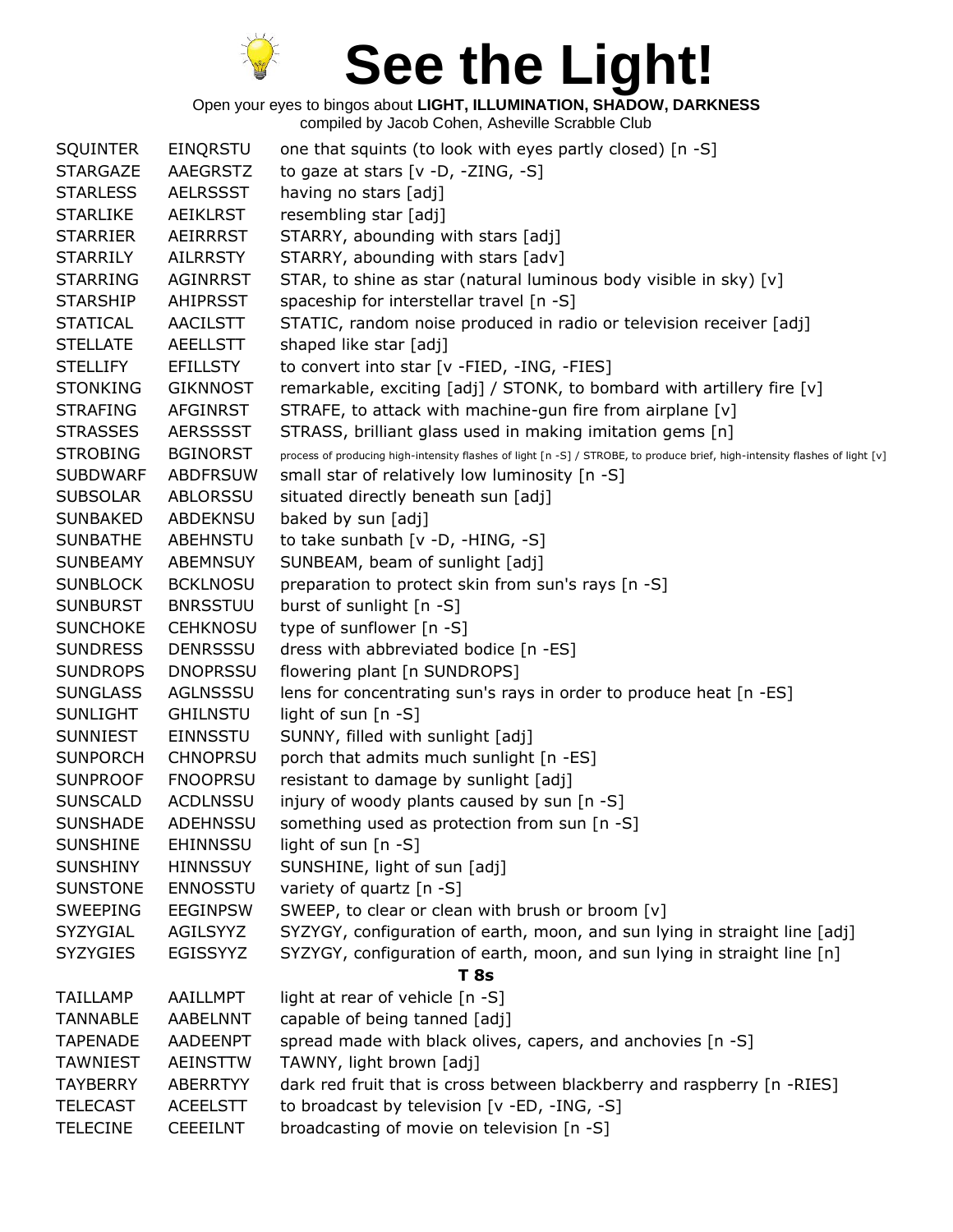

Open your eyes to bingos about **LIGHT, ILLUMINATION, SHADOW, DARKNESS**

| <b>TELEFILM</b> | <b>EEFILLMT</b> | motion picture made for television [n -S]                                                         |
|-----------------|-----------------|---------------------------------------------------------------------------------------------------|
| <b>TELEPLAY</b> | <b>AEELLPTY</b> | play written for television [n -S]                                                                |
| <b>TELETHON</b> | <b>EEHLNOTT</b> | fund-raising television program [n -S]                                                            |
| <b>TELEVIEW</b> | <b>EEEILTVW</b> | to observe by means of television [v -ED, -ING, -S]                                               |
| <b>TELEVISE</b> | <b>EEEILSTV</b> | to broadcast by television (electronic system of transmitting images and sound) [v -D, -SING, -S] |
| <b>THURIBLE</b> | <b>BEHILRTU</b> | censer (vessel for burning incense) [n -S]                                                        |
| <b>TOMOGRAM</b> | <b>AGMMOORT</b> | photograph made with X-rays [n -S]                                                                |
| <b>TORCHERE</b> | <b>CEEHORRT</b> | type of electric lamp [n -S]                                                                      |
| <b>TORCHIER</b> | <b>CEHIORRT</b> | torchere (type of electric lamp) [n -S]                                                           |
| <b>TORCHING</b> | <b>CGHINORT</b> | TORCH, to set on fire [v]                                                                         |
| <b>TORCHLIT</b> | <b>CHILORTT</b> | lighted by torches (poles with burning end) [adj]                                                 |
| <b>TRACHYTE</b> | <b>ACEHRTTY</b> | light-colored igneous rock [n -S]                                                                 |
| <b>TRIFOCAL</b> | <b>ACFILORT</b> | type of lens (piece of transparent material used in changing convergence of light rays) [n -S]    |
| <b>TWIGGING</b> | <b>GGGIINTW</b> | TWIG, to observe (to look attentively) [v]                                                        |
| <b>TWILIGHT</b> | <b>GHIILTTW</b> | early evening light [n -S]                                                                        |
| TWINKLER        | <b>EIKLNRTW</b> | one that twinkles (to shine with flickering or sparkling light) [n -S]                            |
|                 |                 | <b>U</b> 8s                                                                                       |
| <b>UGLINESS</b> | <b>EGILNSSU</b> | state of being ugly (displeasing to sight) [n -ES]                                                |
| <b>ULTRARED</b> | ADELRRTU        | infrared (part of invisible spectrum) [n -S]                                                      |
| <b>UNBRIGHT</b> | <b>BGHINRTU</b> | not bright (emitting much light) [adj]                                                            |
| <b>UNBURNED</b> | <b>BDENNRUU</b> | not burned (to destroy by fire) [adj]                                                             |
| <b>UNCOMELY</b> | <b>CELMNOUY</b> | not comely (pleasing to look at) [adj -LIER, -LIEST]                                              |
| <b>UNDERLIT</b> | <b>DEILNRTU</b> | lacking adequate light [adj]                                                                      |
| <b>UNDIMMED</b> | <b>DDEIMMNU</b> | DIM, to make dim (obscure (dark or indistinct)) [adj]                                             |
| <b>UNFADING</b> | ADFGINNU        | FADE, to lose color or brightness [adj]                                                           |
| <b>UNFILMED</b> | DEFILMNU        | not filmed (to make motion picture) [adj]                                                         |
| <b>UNGAZING</b> | AGGINNUZ        | not gazing (to look intently) [adj]                                                               |
| <b>UNGLITZY</b> | <b>GILNTUYZ</b> | not glitzy (showy (making great or brilliant display)) [adj]                                      |
| UNRINSED        | <b>DEINNRSU</b> | not rinsed (to cleanse with clear water) [adj]                                                    |
| <b>UNSEARED</b> | <b>ADEENRSU</b> | not seared (to burn surface of) [adj]                                                             |
| <b>UNSEEING</b> | EEGINNSU        | UNSEE, to forget seeing [v]                                                                       |
| <b>UNSEEMLY</b> | <b>EELMNSUY</b> | not seemly (of pleasing appearance) [adj -LIER, -LIEST]                                           |
| <b>UNSHADED</b> | <b>ADDEHNSU</b> | not shaded (to screen from light or heat) [adj]                                                   |
| <b>UNSMOKED</b> | <b>DEKMNOSU</b> | not smoked (to emit smoke (gaseous product of burning materials)) [adj]                           |
|                 |                 | $V$ 8s                                                                                            |
| <b>VAPORING</b> | AGINOPRV        | VAPOR, to emit vapor (visible floating moisture) [v]                                              |
| <b>VAPOURED</b> | <b>ADEOPRUV</b> | VAPOUR, to vapor (to emit vapor (visible floating moisture)) [v]                                  |
| <b>VAPOURER</b> | <b>AEOPRRUV</b> | vaporer (one that vapors (to emit vapor (visible floating moisture))) [n -S]                      |
| <b>VARNISHY</b> | <b>AHINRSVY</b> | glossy (lustrous (reflecting light evenly and efficiently)) [adj]                                 |
| VESTIGIA        | AEGIISTV        | vestiges (visible sign of something that is no longer in existence) [n VESTIGIA]                  |
| <b>VIEWABLE</b> | ABEEILVW        | VIEW, to look at [adj]                                                                            |
| <b>VIEWDATA</b> | <b>AADEITVW</b> | videotex (electronic system for transmitting data to a subscriber's video screen) [n VIEWDATA]    |
| <b>VIEWIEST</b> | <b>EEIISTVW</b> | VIEWY, showy (making great or brilliant display) [adj]                                            |
| <b>VIEWPORT</b> | <b>EIOPRTVW</b> | framed area on display screen for viewing information [n -S]                                      |
| <b>VIEWSHED</b> | <b>DEEHISVW</b> | natural environment visible from viewing point [n -S]                                             |
| VISIONED        | DEIINOSV        | VISION, to imagine (to form mental picture of) [v]                                                |